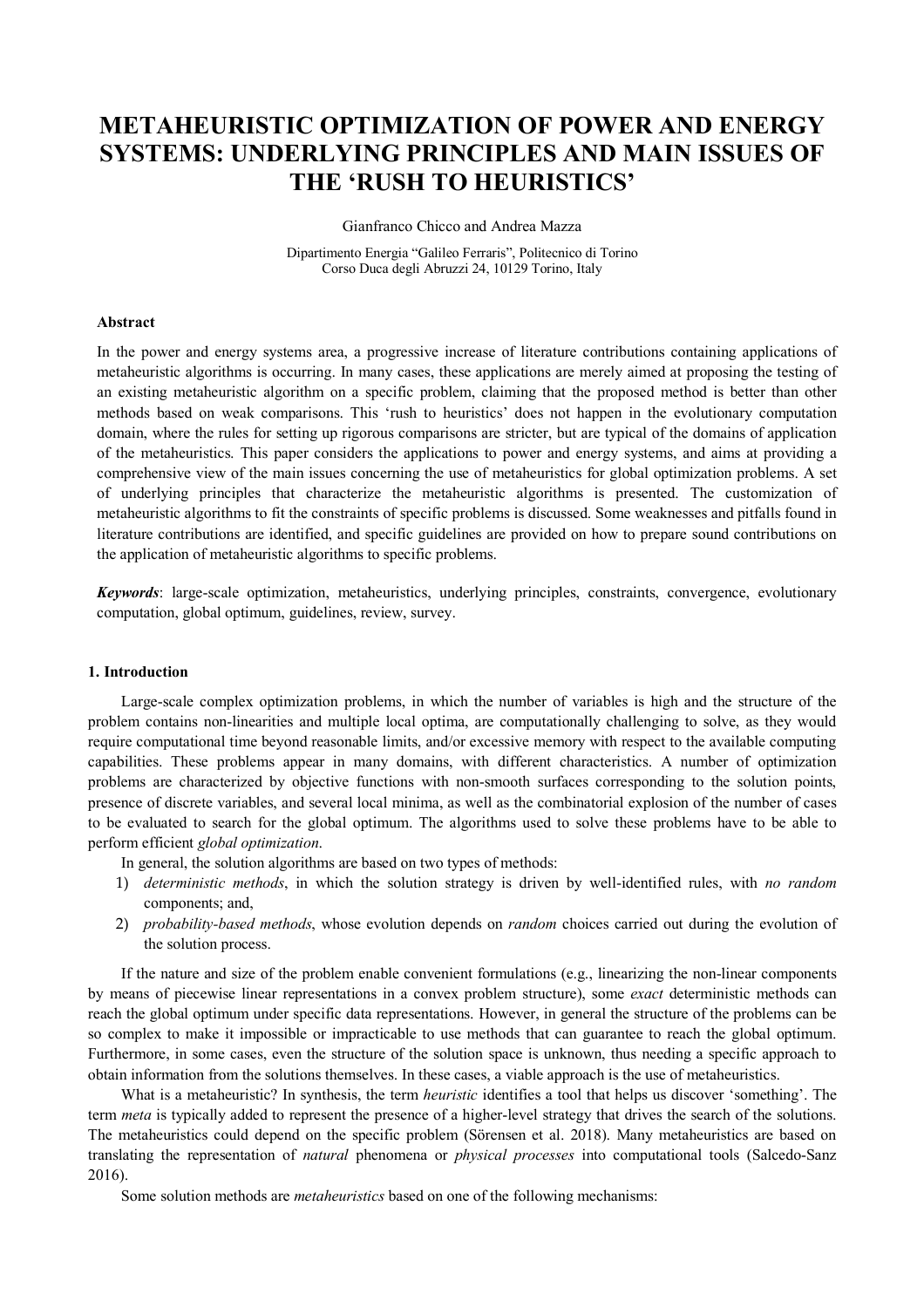- *a) Single solution update*: a succession of solutions is calculated, each time updating the solution only if the new one satisfies a predefined criterion. These methods are also called *trajectory* methods.
- *b) Population-based search*: many entities are simultaneously sent in parallel to solve the same problem. Then, the collective behavior can be modeled to link the different entities with each other, and in general the best solution is maintained for the next phase of the search.

Detailed surveys of single solution-based and population-based metaheuristics are presented (among others) in Boussaïd et al. (2013), Zedadra et al. (2018), and Dorekoglu et al. (2019).

On another point of view, considering the number of optimization objectives, a distinction can be indicated among:

- (i) *Single objective* optimization, in which there is only one objective to be minimized or maximized.
- (ii) *Multi-objective* optimization, in which there are two or more objectives to be minimized or maximized. Multi-objective optimization tools are significant to assist decision-making processes, when the objectives are conflicting with each other. In this case, an approach based on Pareto-dominance concepts becomes useful. In this approach, a solution is *non-dominated* when no other solution does exist with better values for all the individual objective functions. The set of non-dominated solutions forms the *Pareto front*, which contains the compromise solutions among which the decision-maker can choose the preferred one. If the Pareto front is convex, the weighted sum of the objectives can be used to track the compromise solutions. However, in general, the Pareto front has a non-convex shape, calling for appropriate solvers to construct it. During the solution process, the best-known Pareto front is updated until a specific stop criterion is satisfied. The best-known Pareto front should converge to the true Pareto front (that could be unknown). The solvers need to balance *convergence* (i.e., approaching a stable Pareto front) with *diversity* (i.e., keeping the solutions spread along the Pareto front, avoiding to concentrate the solutions in limited zones). Diversity is represented by estimating the density of the solutions located around a given solution. For this purpose, a dedicated parameter called *crowding distance* is defined as the average distance between the given solution and the closest solutions belonging to the Pareto front (the number of solutions is user-defined).
- (iii) *Many-objective* optimization, a subset of multi-objective optimization in which conventionally there are more than two objectives. This distinction is important, as some problems that are reasonably solvable in two dimensions, such as finding a balance between convergence and diversity, become much harder to solve in more than two dimensions. Moreover, by increasing the number of objectives, it becomes intrinsically more difficult to visualize the solutions in a way convenient for the decision-maker. The main challenges in many-objective optimization are summarized in Li et al. (2015). When the number of objectives increases, the number of non-dominated solutions largely increases, even reaching situations in which almost all solutions become non-dominated (Ishibuchi et al. 2008). This aspect heavily impacts on slowing down the solution process in methods that use Pareto dominance as a criterion to select the solutions. A large number of non-dominated solutions may also require to increase the size of the population to be used in the solution method, which again results in a slower solution process*.* Finally, the calculation of the hyper-volume as a metric for comparing the effectiveness of the Pareto front construction from different methods (Zitzler & Thiele 1999), is geometrically simple in two dimensions, but becomes progressively harder (Guerreiro  $\&$ Fonseca 2018), with the exponential growth of the computational burden, when the number of objectives increases (While et al. 2006).

For multi-objectives and many-objectives, the metaheuristic approach has gained momentum because of the issues existing in the application of gradient search and numerical programming methods. However, a number of issues appear, mainly concerning the characteristics of the search space (such as non-convexity and multimodality), and the presence of discrete non-uniform Pareto fronts (Zitzler et al. 2000).

The above indications set up the framework of analysis used in this paper. The main aims are to start from the concepts referring to the formulation of the metaheuristics, and discuss a number of correct and inappropriate practices found in the literature. Some details are provided on the applications in the power and energy systems domain, in which hundreds of papers based on the use of metaheuristics for solving optimization problems have been published.

The specific contributions of this paper are:

§ A systematic analysis of the state of the art concerning the main issues on the convergence of metaheuristics, and the comparisons among metaheuristic algorithms with suitable metrics for single-objective and multi-objective optimization problems.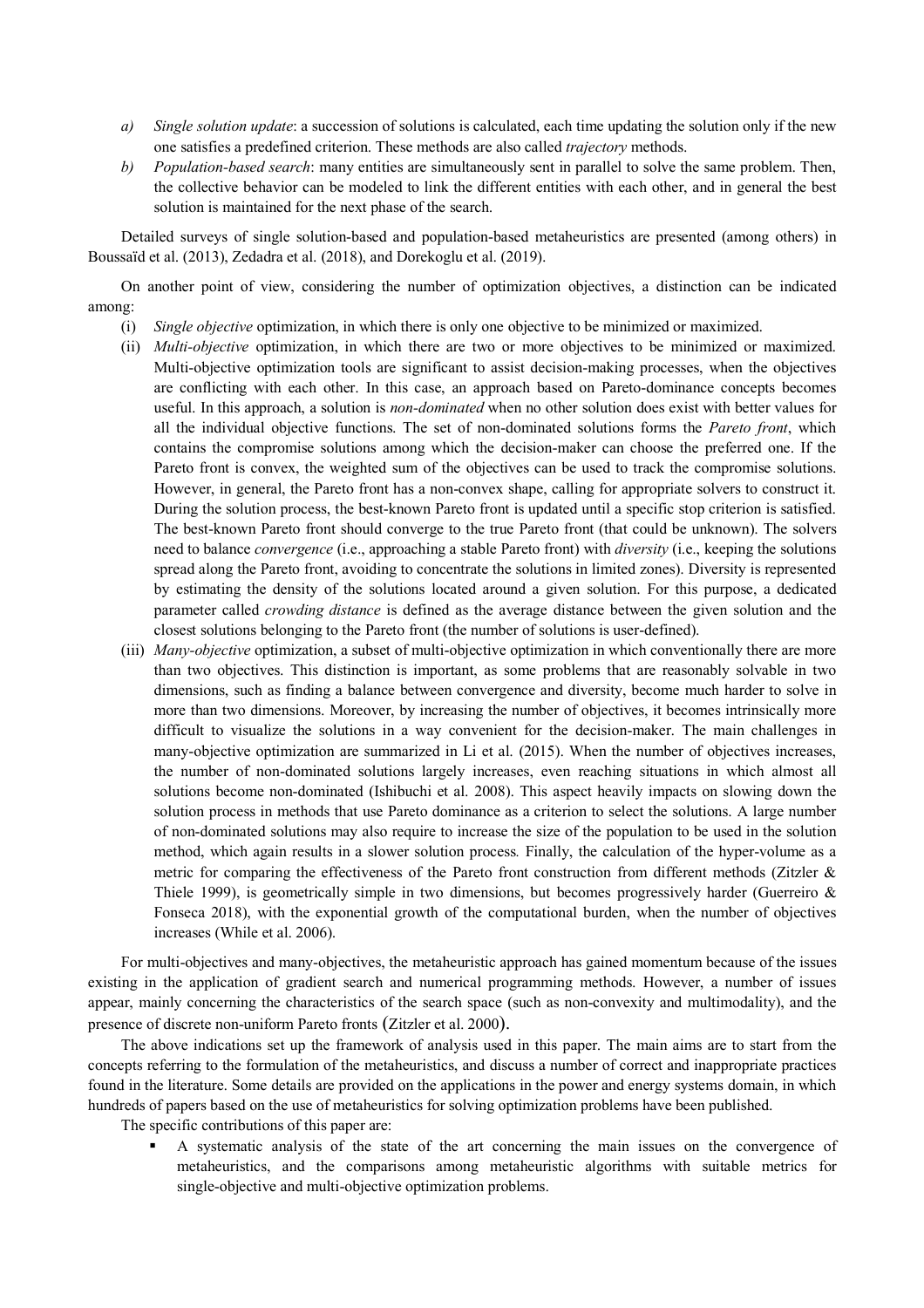- The identification of a set of underlying principles that explain the characteristics of the various metaheuristics, and that can be used to search for similarities and complementarities in the definition of the metaheuristic algorithms.
- The indication of some pitfalls and inappropriate statements sometimes found in literature contributions on global optimization through metaheuristic algorithms, which contribute to the proliferation of articles on the application of metaheuristics not always justified by a rigorous methodological approach, leading to an almost uncontrollable 'rush to heuristics'.
- The discussion on the characteristics of some problems in the power and energy system domain, solved with metaheuristic optimization, highlighting some problem-related customizations of the classical versions of the metaheuristic algorithms.
- The indication of some hints for preparing sound contributions on the application of metaheuristic algorithms to power and energy system problems with one or more objective functions, using statistically significant and sufficiently strong metrics for comparing the solutions, in such a way to mitigate the 'rush to heuristics'.

The next sections of this paper are organized as follows. Section 2 summarizes the underlying principles that can be found in the construction of metaheuristic algorithms. Section 3 recalls the convergence properties of some metaheuristics. Section 4 deals with the hybridization of the metaheuristics. Section 5 addresses the use of metaheuristics to solve multi-objective problems. Section 6 discusses the effectiveness of metaheuristic-based optimization, pointing out a number of weak statements that should not appear in scientific contributions. The last section contains the concluding remarks.

# **2. Underlying principles for representing the characteristics of the metaheuristics**

The evolution of the metaheuristics has increased progressively in time. New algorithms appear each year, and it is not clear-cut whether these algorithms bring new contents for the research on evolutionary computation. Table 1 shows a non-exhaustive list of over one hundred metaheuristics that have been applied in the power and energy systems field. The years indicated refer to the first date of publication of relevant articles or books. Figure 1 shows the corresponding number of metaheuristics used during the time. The number of metaheuristics that appeared in the last years is underestimated, as some recent metaheuristics (not indicated) have not found an application in power and energy systems yet. Moreover, the list in Table 1 refers to basic versions of the metaheuristics only, without accounting for the proposed variants and hybridizations among heuristics; otherwise, the number of contributions would quickly rise to significantly higher numbers. However, the rush to apply a new metaheuristic to all the engineering problems is a vulnerable point for scientific research (Sörensen 2015), especially when each "new" method or variant applied to a given problem is claimed to become the best method, pretending to show its superiority with respect to any other existing method. Apparently, this 'rush to heuristics' is producing hundreds of articles, most of them questionable in terms of methodological advances provided in the evolutionary computation field.

The need to better understand the characteristics of the various algorithms has started specific discussions since the early phase of the development of new algorithms. Two decades ago, the unified view proposed in Taillard et al. (2001) started from the consideration that the implementation of the solvers was increasingly similar. The unified view was introduced under the name Adaptive Memory Programming (AMP), synthesizing a series of basic steps for the solution procedure valid for most metaheuristics (AMP is not applicable to single-update methods such as Simulated Annealing (Kirkpatrick et al. 1983)):

- 1) Store a set of solutions
- 2) Construct a provisional solution using the available data
- 3) Improve the provisional solution with *local search* or another algorithm
- 4) Update the set of available solutions with the new solution

These steps indicate four basic principles used to set up a metaheuristic algorithm, namely, memory (i.e., storage of information), the presence of a constructive mechanism, a local search strategy, and the definition of a mechanism for solution update. Taillard et al. (2001) consider *memory* as a key principle for describing the possible similarities between the algorithmic structures of the metaheuristics. Indeed, memory is fundamental in the definition of the metaheuristics. However, memory can be seen as a general term with different meanings for different algorithms. As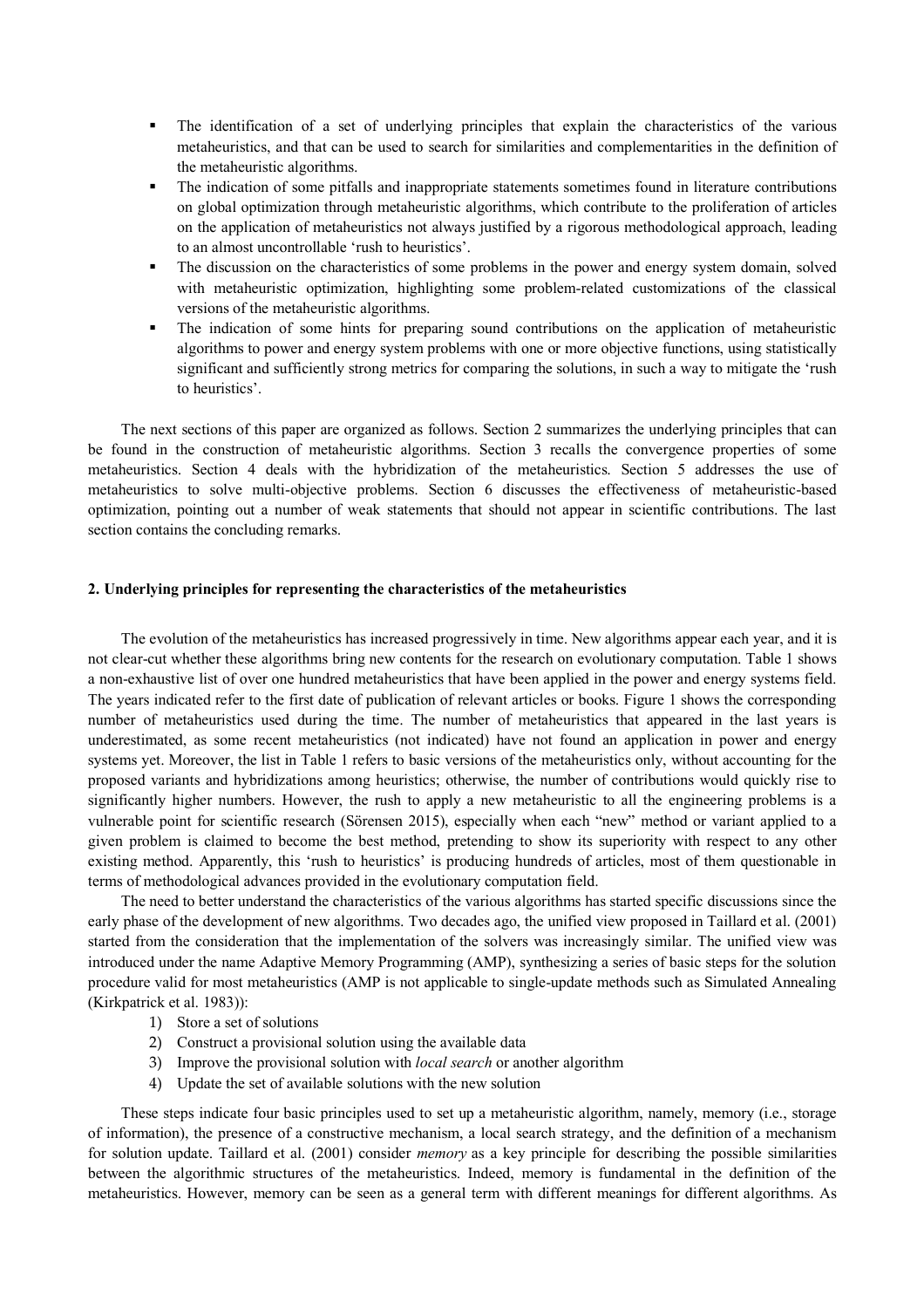such, memory is not considered here to be sufficiently specific as a detailed underlying principle, and more underlying principles are used for representing the characteristics of the various types of metaheuristics.

| Heuristic                                       | Year | Heuristic                               | Year |
|-------------------------------------------------|------|-----------------------------------------|------|
| Ant colony optimization                         | 1991 | Group search optimization               | 2006 |
| Ant-lion optimizer                              | 2015 | Harmony search algorithm                | 2013 |
| Artificial algae algorithm                      | 2015 | Harris hawks optimizer                  | 2019 |
| Artificial ecosystem-based optimization         | 2019 | Imperialist competitive algorithm       | 2007 |
| Artificial bee colony                           | 2007 | Intelligent water drops                 | 2007 |
| Artificial cooperative search algorithm         | 2013 | Invasive weed optimization              | 2006 |
| Artificial fish swarm algorithm                 | 2018 | Ions motion optimization algorithm      | 2015 |
| Artificial immune system                        | 1986 | Jaya algorithm                          | 2016 |
| Atom search optimization                        | 2019 | Kinetic gas molecule optimization       | 2014 |
| Auction-based algorithm                         | 2014 | Krill herd algorithm                    | 2012 |
| Backtracking search algorithm                   | 2013 | League championship algorithm           | 2014 |
| Bacterial foraging                              | 2002 | Lion optimization algorithm             | 2016 |
| Bat-inspired algorithm                          | 2010 | Manta ray foraging optimization         | 2020 |
| Bayesian optimization algorithm                 | 1999 | Marine predators algorithm              | 2020 |
| Big-bang big-crunch                             | 2013 | Marriage in honey bees optimization     | 2001 |
| Biogeography based optimization                 | 2011 | Mean-variance mapping optimization      | 2010 |
| Brainstorming process algorithm                 | 2011 | Melody search algorithm                 | 2013 |
| Cat swarm optimization                          | 2006 | Memetic algorithms                      | 1989 |
| Chaos optimal algorithm                         | 2010 | Mine blast algorithm                    | 2013 |
| Charged system search                           | 2010 | Monarch butterfly optimization          | 2015 |
| Chemical reaction based optimization            | 2010 | Monkey algorithm                        | 2007 |
| Civilized swarm optimization                    | 2003 | Moth-flame optimization                 | 2015 |
| Clonal selection algorithm - Clonalg            | 2002 | Optics inspired optimization            | 2014 |
| Cohort Intelligence                             | 2013 | Particle swarm optimization             | 1995 |
| Coral reefs optimization                        | 2014 | Pigeon inspired optimization            | 2014 |
| Covariance matrix adaptation evolution strategy | 2003 | Population extremal optimization        | 2001 |
| Colliding bodies optimization                   | 2014 | Plant growth simulation                 | 2005 |
| Coyote optimization algorithm                   | 2018 | Predator-prey optimization              | 2006 |
| Crisscross optimization algorithm               | 2014 | Quantum-inspired evolutionary algorithm | 1995 |
| Crow search algorithm                           | 2016 | Quick group search optimizer            | 2010 |
| Cuckoo search algorithm                         | 2009 | Radial movement optimization            | 2014 |
| Cultural algorithm                              | 1994 | Rain-fall optimization                  | 2017 |
| Dendritic cell algorithm                        | 2005 | Ray optimization algorithm              | 2012 |
| Differential evolution                          | 1997 | River formation dynamics                | 2007 |
| Differential search algorithm                   | 2013 | Salp swarm algorithm                    | 2017 |
| Diffusion limited aggregation                   | 1981 | Simulated annealing                     | 1983 |
| Dolphin echolocation algorithm                  | 2013 | Scatter search                          | 1977 |

Table 1. Over one hundred heuristics used in the power and energy systems domain.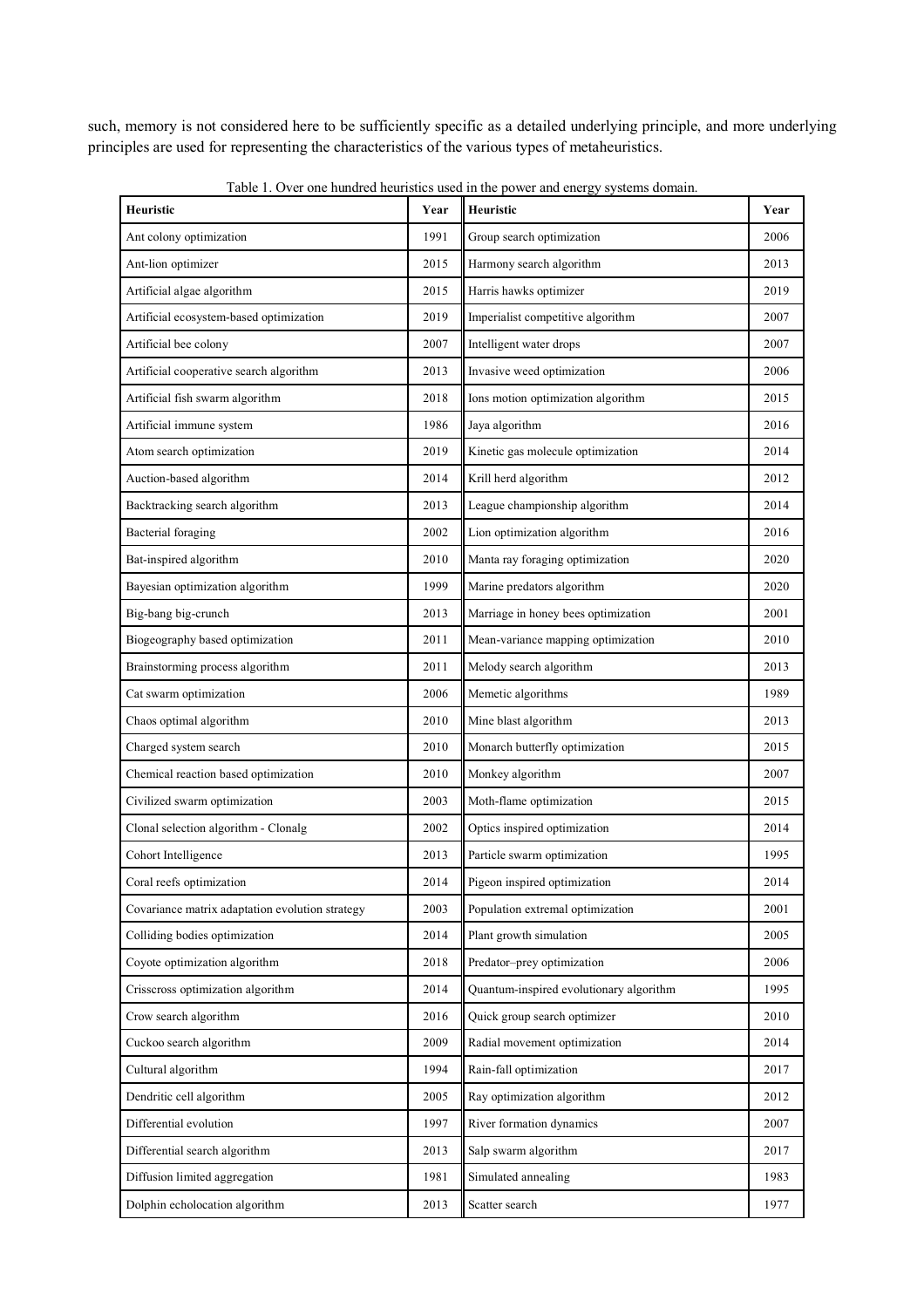| Heuristic                                    | Year | Heuristic                                             | Year |
|----------------------------------------------|------|-------------------------------------------------------|------|
| Dragonfly algorithm                          | 2016 | Seagull optimization                                  | 2019 |
| Eagle strategy                               | 2010 | Seeker optimization algorithm                         | 2006 |
| Electromagnetism-like mechanism              | 2012 | Shuffled frog leaping algorithm                       | 2006 |
| Election algorithm                           | 2015 | Sine-cosine algorithm                                 | 2016 |
| Elephant herd optimization                   | 2015 | Slime mould optimization algorithm                    | 2008 |
| Equilibrium optimizer                        | 2020 | Soccer league competition algorithm                   | 2014 |
| Estimation of distribution algorithms        | 1996 | Social group optimization                             | 2016 |
| Evolutionary algorithms                      | 1966 | Social spider algorithm                               | 2015 |
| Evolution strategies                         | 1971 | Squirrel search algorithm                             | 2019 |
| Farmland fertility optimization              | 2018 | Stochastic fractal search                             | 2015 |
| Firefly algorithm                            | 2010 | Symbiotic organisms search                            | 2014 |
| Firework algorithm                           | 2010 | Tabu search <sup>(*)</sup>                            | 1989 |
| Flower pollination algorithm                 | 2012 | Teaching-learning-based optimization                  | 2011 |
| Front-based yin-yang-pair optimization       | 2016 | Tree-seed algorithm                                   | 2015 |
| Fruit fly optimization                       | 2012 | Variable neighborhood search                          | 1997 |
| Galactic swarm optimization                  | 2016 | Virus colony search                                   | 2016 |
| Galaxy-based search algorithm                | 2011 | Volleyball premier league                             | 2018 |
| Gases Brownian motion                        | 2013 | Vortex search algorithm                               | 2015 |
| Genetic algorithms                           | 1975 | Water cycle algorithm                                 | 2012 |
| Glowworm swarm optimization                  | 2005 | Water waves optimization                              | 2015 |
| Grasshoppers optimization                    | 2017 | Weighted superposition attraction                     | 2016 |
| Gravitational search algorithm               | 2009 | Whale optimization algorithm                          | 2016 |
| Greedy randomized adaptive search procedures | 1989 | Wind driven optimization                              | 2010 |
| Grenade explosion method                     | 2010 | Wolf search algorithm                                 | 2012 |
| Grey wolf optimization                       | 2014 | <sup>(*)</sup> not based on random number extractions |      |



Figure 1. Number of metaheuristics available (variants and hybrid versions excluded).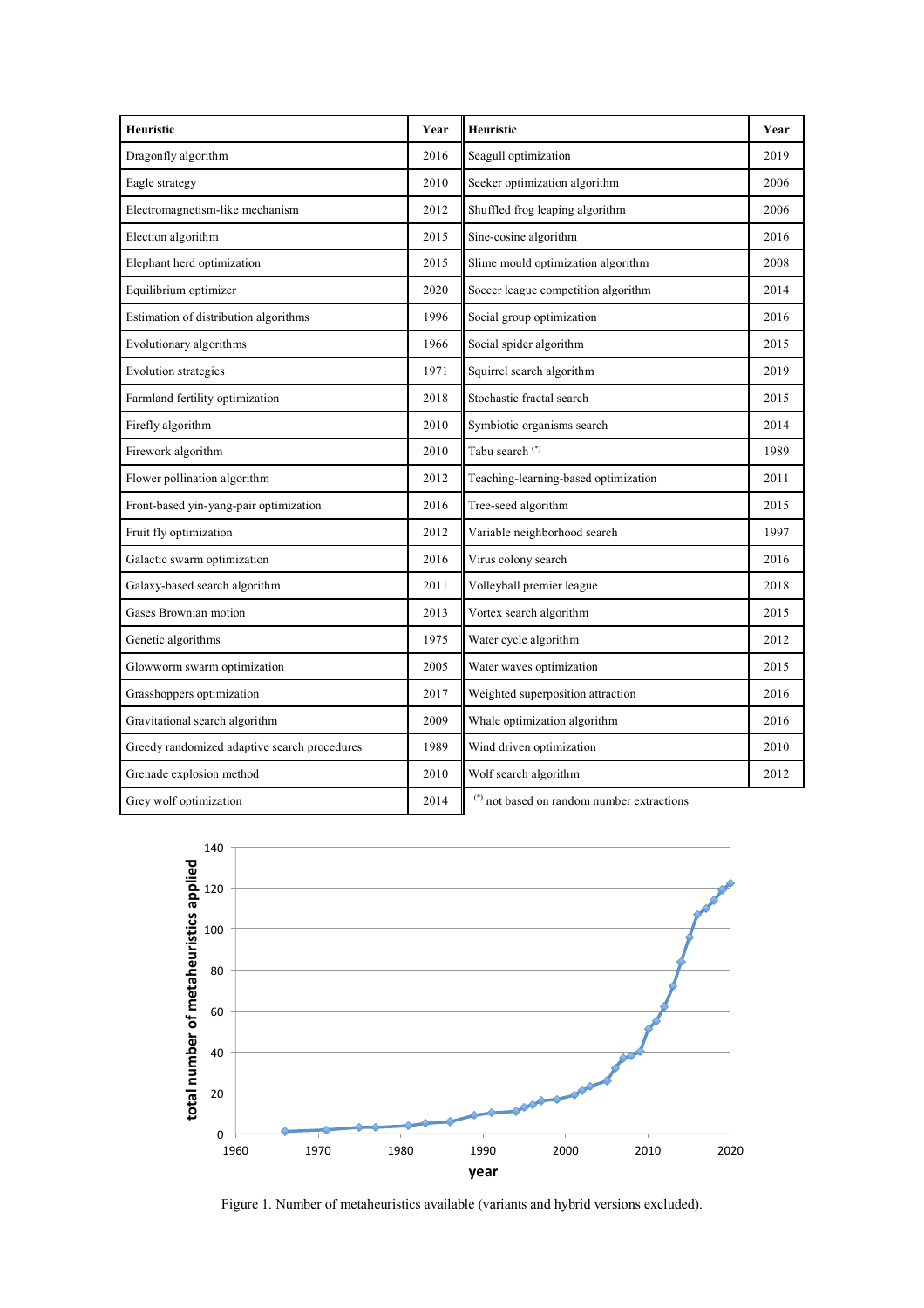## *2.1. Underlying principles*

Each metaheuristic algorithm applies specific mechanisms in the solution procedure. The presence of a multitude of algorithms raises a fundamental question: are all the metaheuristic algorithms used really different from each other?

To address this issue, the solution procedures have been revisited by identifying a set of underlying principles that form a common basis for the various methods (Batrinu et al. 2005). On the other side, these principles embed the structural differences among the methods.

The following list of underlying principles has been found, which also highlights some contents referring to typical issues that appear in the power and energy systems domain:

- § Parallelism
- Acceptance
- § Elitism
- Selection
- Decay (or reinforcement)
- § Immunity
- Self-adaptation
- Topology

A brief description of these principles follows.

## *2.2. Parallelism*

The parallelism principle appears in population-based search, in which more entities are sent in parallel to perform the same task, and the results obtained are then compared. On the basis of the comparison, further principles are applied to determine the evolution of the individuals within the population or to create new populations.

## *2.3. Acceptance*

The principle of acceptance appears in a threefold way:

- 1. Temporarily accept solutions that lead to objective function *worsening*, with the rationale of broadening the search space
- 2. In the treatment of the *constraints* applied to the objective function. The constraints can be handled in two different ways. The first way is to discard all solutions in which any violation appears. This way is applied to algorithms that use a non-penalized objective function, in which the initial conditions have to correspond to a feasible solution (for single-update methods) or to all feasible solutions (in population-based methods). The second way is to use a penalized objective function, which makes it possible to find out a numerical value to any solution and avoid discarding any solution. In this case, all solutions are automatically accepted, and the initial conditions could correspond to infeasible solutions. The penalty factors used in the penalized objective functions have to be sufficiently high to obtain high values for the solutions with violations. However, if the penalty factor is too high, very high values could appear for too many solutions, making it difficult to drive the search in the direction of exploring the search space efficiently.
- 3. Introducing a *threshold* for accepting only solutions that improve the current best solution at least of the value of the threshold. This way could help to avoid numerical issues in the comparison between values resulting from previous calculations, e.g., when the same number is represented in different ways depending on numerical precisions.

# *2.4. Elitism*

In the iterative population-based methods (in which more individuals are generated at the same iteration from probability-based criteria), if no action is done, it is possible to lose the best solution passing from one iteration to another. The basic versions of metaheuristics (such as simulated annealing, genetic algorithms, and others), privilege the randomness of the search and do not contain mechanisms to preserve the best solutions. To avoid this, the *elitism*  principle is applied by storing the individual with the best objective function found so far and passing it from one iteration to the next one. The best solution can be used as a reference individual to form other modified solutions, and is immediately updated when another best solution is found. In a more extensive way, the elitism principle can also be applied to more than one individual, passing an *élite group* of solutions to the next iteration. The elitism principle has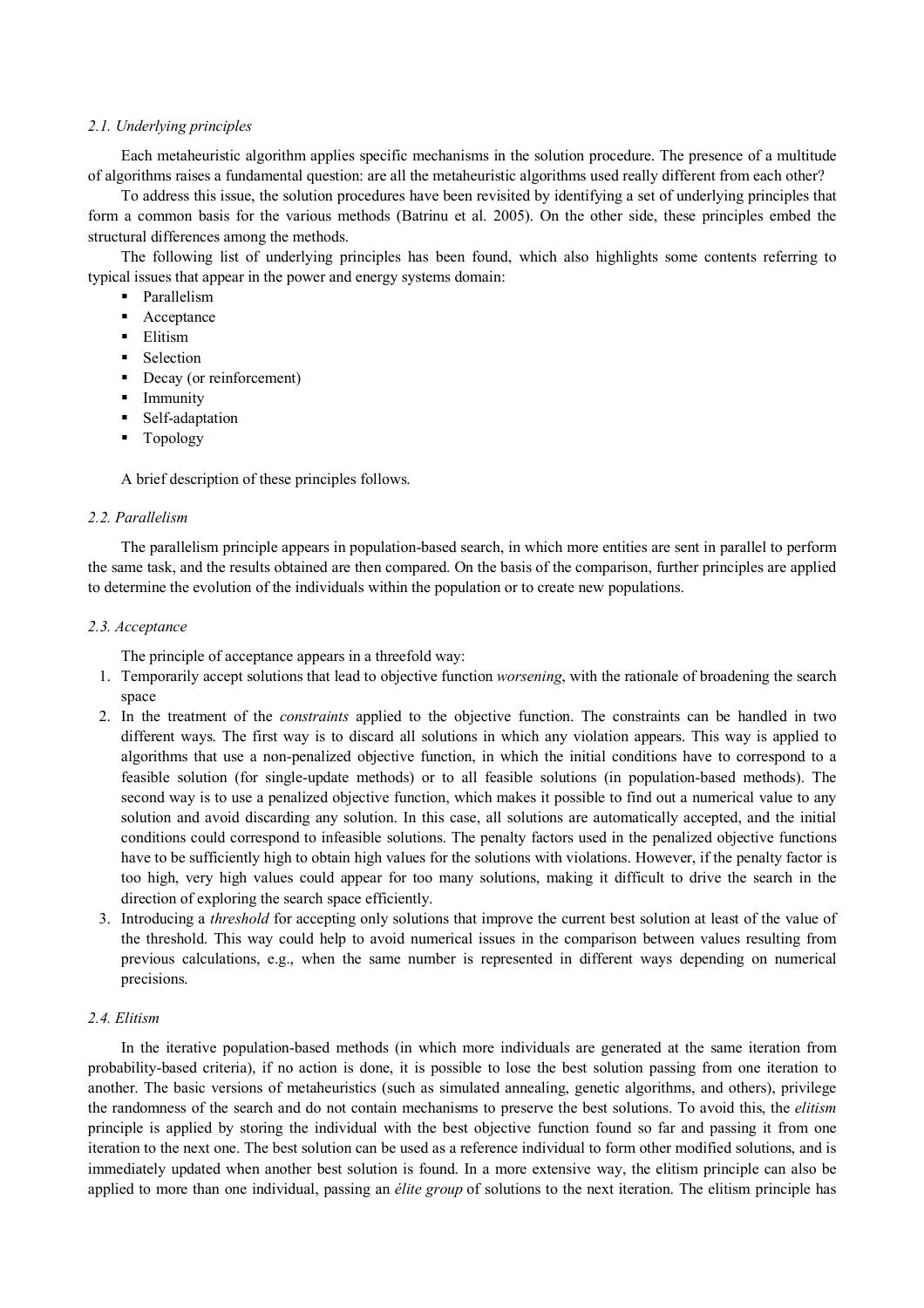resulted very effective in practical applications. For the elitistic versions of some metaheuristics it has been possible to prove convergence to the global optimum under specified conditions (see Section 3).

#### *2.5. Selection*

In a probability-based method, a mechanism has to be identified to extract a number of individuals at random from an available population, possibly associating weights to the probabilistic choices. In particular, for problems with variables described in a discrete way, the extraction mechanism is driven by the conventional way to extract a point from a given probability distribution. The Cumulative Distribution Function (CDF) is constructed by considering a quality measure (fitness) of the solutions, reported in a normalized way, such as the individuals corresponding to better values of the objective function have higher fitness (hence higher probability to be chosen). For example, let us consider a set of *M* individuals, whose objective function values are  $\{v_m > 0, m = 1, ..., M\}$ , and the objective function has to be minimized (Carpaneto & Chicco 2008). The fitness is defined as

$$
\psi_m = \frac{\nu_m}{\sum_{q=1}^M \nu_q} \tag{1}
$$

Then, a random number  $r$  is extracted from a uniform probability distribution in [0, 1] and is entered on the vertical axis of the CDF. The individual corresponding to the discrete position on the *horizontal* axis is then selected. The situation is exemplified in Figure 2, with four individuals and the related fitness values 0,2, 0.3, 0,4, and 0.1, respectively. By extracting a random number (e.g., 0.62), the individual number 3 is selected.

This method is equivalent to the so-called biased roulette wheel, in which the slices have a different amplitude (proportional to the fitness associated to each individual). The selected variable is the one seen from the observation at which the roulette stops. In the example of Figure 3, the individual D has the largest probability of being selected, but *any* individual can be selected (e.g., the individual H is selected in Figure 3).



Figure 3. Random selection from biased roulette wheel.

G

F

E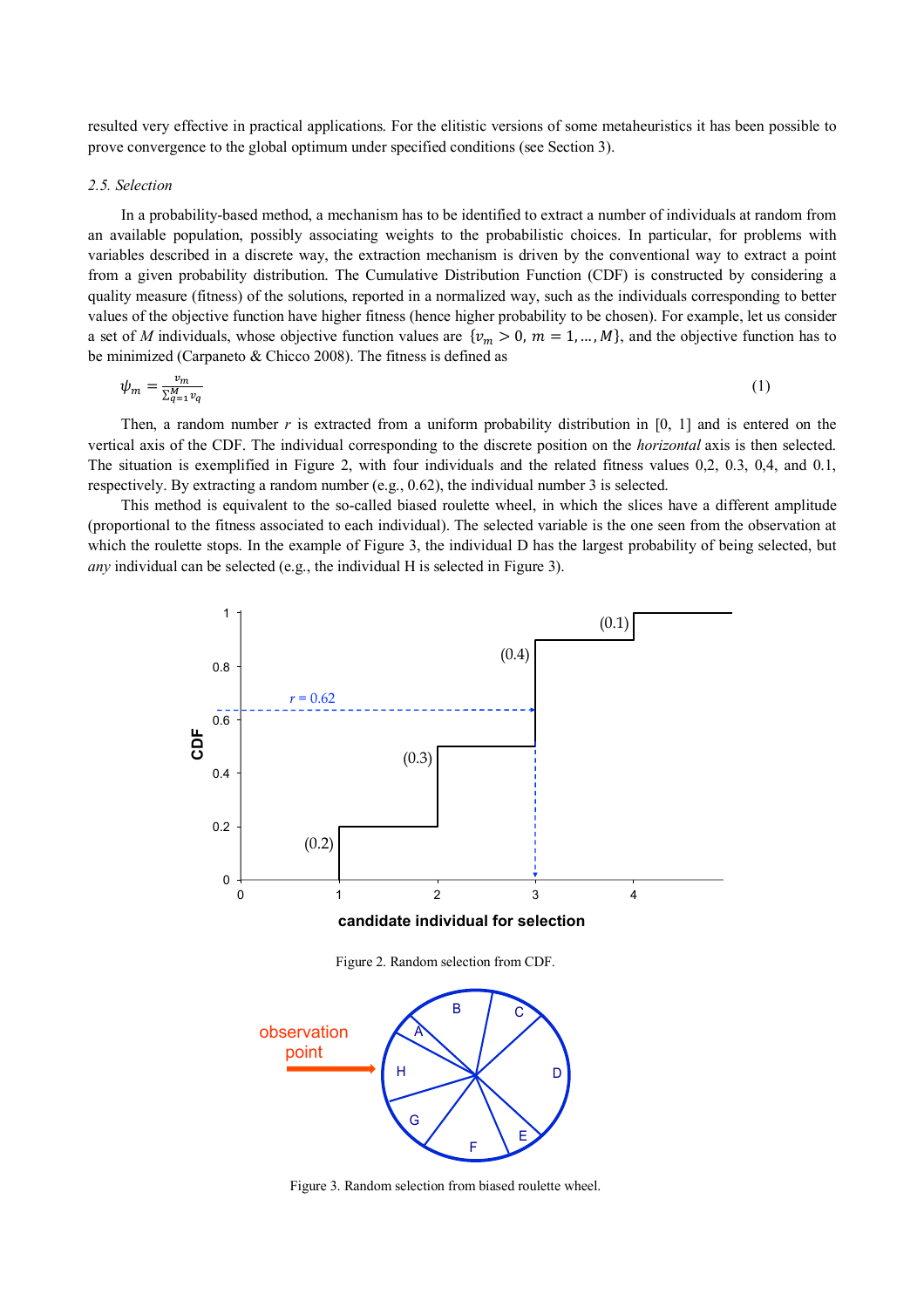## *2.6. Decay (or reinforcement)*

The decay principle may be applied to enable larger initial flexibility in the application of the method, followed by progressive restrictions of that flexibility. The application of a decay rate to the parameter (cooling rate) that drives the external cycle in the simulated annealing method is a direct example. Decay is typically considered by using a multiplicative factor lower than unity, which is applied at successive iterations. In some cases, reinforcement is applied in a similar way by using a multiplicative factor higher than unity.

The decay principle can also reduce the strength of some search paths that are less convenient than others or have not been visited recently. This application has been introduced in the ant colony optimization algorithms (Dorigo et al. 1991), in which the paths can also be reinforced if they were found to be convenient. Relative decay has also been considered in the hyper-cube ant colony optimization framework (Blum & Dorigo, 2004), in which decay or reinforcement are first applied, then the overall outcomes are normalized to fit an hyper-cube with dimensions limited inside the interval [0, 1].

## *2.7. Immunity*

Immunity is applied by identifying some properties of the solutions, where such properties lead to satisfactory configurations. Immunity gives *priority* to the solutions having characteristics similar to those properties.

## *2.8. Self-adaptation*

Self-adaptation consists of changing the parameters of the algorithms in an automatic way, depending on the evolution of the procedure.

# *2.9. Topology*

The topology principle is applied when the problem under analysis needs to satisfy specific constraints such as the definition on a graph, or connectivity requirements. A relevant example is the *graph* corresponding to the operational configuration of an electrical distribution system. The principle of topology is linked, for example, to the generation of radial structures during the execution of the algorithms. The representation of the topology is associated with how the information regarding the connections is coded, which can be more or less effective to ensure that only radial structures are progressively generated. For example, for an electrical network, the information coding is typically carried out in one of these ways:

- a) creating the list of the open branches;
- b) forming the list of the loops and identifying the branches of each loop with a progressive number; or,
- c) using a *binary string* of length equal to the number of branches, containing the status (on/off) of the branches.

# *2.10. Remarks on the underlying principles*

The identification of the underlying principles has clarified that the memory term can be intended in different ways, e.g., pheromone for ant colony optimization, the presence of the previous population for genetic algorithms, the list of past moves for tabu search, and so on. Elitism itself is a form of memory.

In the use of metaheuristics, a balance is generally sought between exploration and exploitation of the search space. Exploration means the ability to reach all the points in the search space, while exploitation refers to the usage of knowledge from the solutions already found to drive the search towards more convenient regions. The underlying principles may affect both exploration and exploitation in different ways. For example, the selection principle applied to a given population could mainly refer to exploitation (Chen et al. 2009), as it drives the search towards the choice of the best individuals (Črepinšek et al. 2013). However, selection may to a given extent refer to exploration as well, by varying the width of the population involved (Bäck 1994).

Finally, the synthesis of the underlying principles can also be a way to generate new metaheuristic algorithms or variants. Even automatic generation of algorithms could be considered, for which there is a wide literature referring to deterministic and other algorithms (Mitsos et al. 2018). Indeed, conceptually there are different ways to proceed to define new metaheuristic algorithms:

a) Taking existing algorithms and constructing new ones by changing the context and the nomenclature; this practice is indeed not advancing the state of the art, and only contributes to add entropy to the evolutionary computation domain (Sörensen 2015).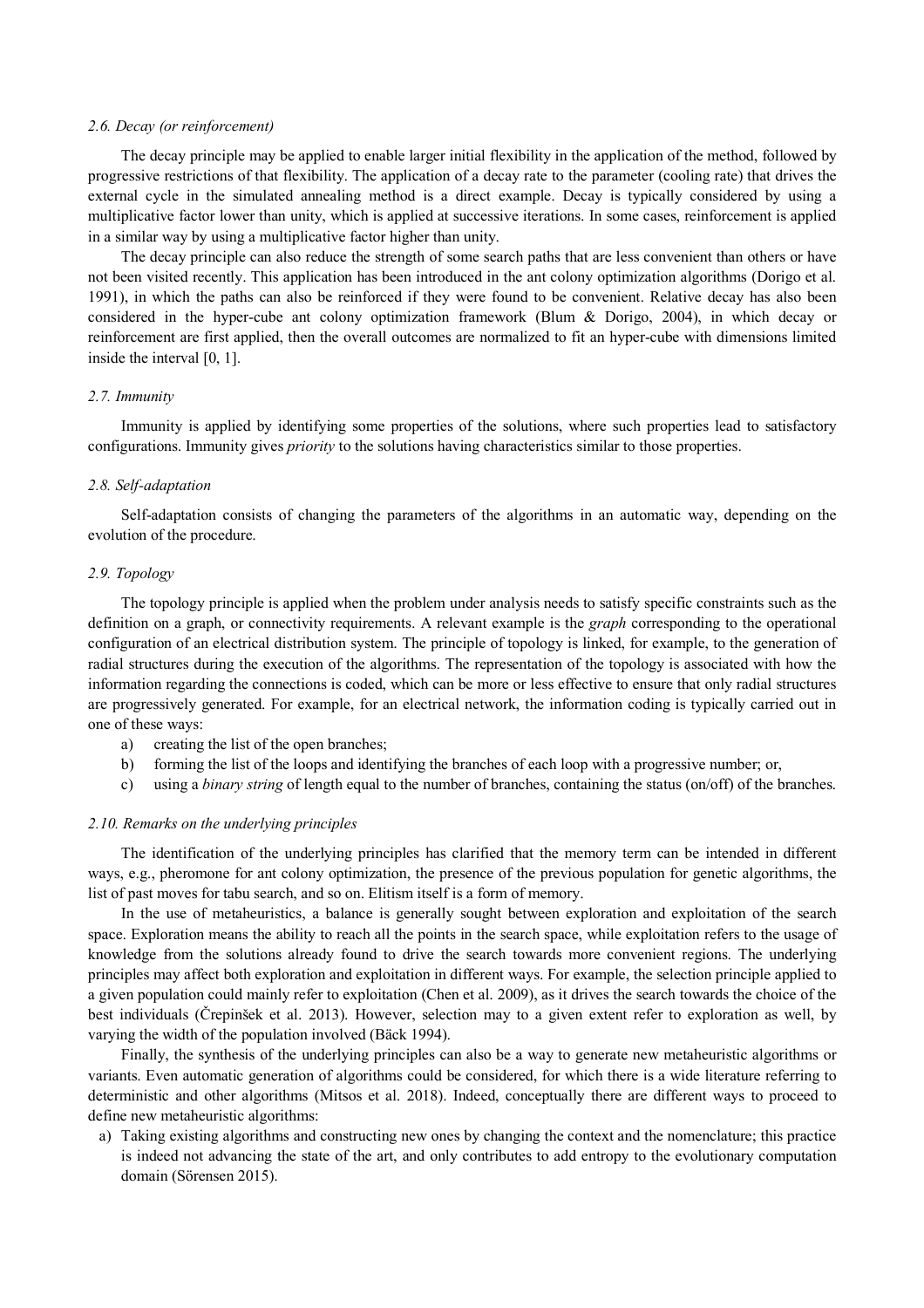- b) Synthesizing the underlying principles and combining them to obtain new algorithms; also in this case, it is only a recombination of existing principles, which in general could not add significant contributions and would just play into the 'rush to heuristics'.
- c) Generate new algorithms by using a set of components taken from promising approaches (Bain et al. 2004). This line of research is also useful to identify appropriate reusable portions of subprograms (Koza 1994), and also leads to using *hyper-heuristics* to select or generate (meta-)heuristics by exploring a search space of a number of heuristics for identifying the most effective ones (Burke et al. 2010; Drake et al. 2020).

Some useful variants can be found when the existing metaheuristics are customized to solve specific problems, incorporating specific constraints, as indicated in the next section.

## *2.11. Specific problems for power and energy systems*

In the power and energy domain, metaheuristic optimization is widely used to solve many problems referring to operation, planning, control, forecasting, reliability, security and demand management. A set of typical problems solved with metaheuristic optimization have been considered in Lee et al. (2008) and in Chicco & Mazza (2019), including distribution system reconfiguration, economic dispatch, load forecasting, maintenance scheduling, optimal power flow, and power system planning. A selection of the metaheuristics most applied to typical problems in the specific domain has been shown. From this set of problems, it emerges that the genetic algorithm is the most used or mentioned method for all the problems, followed by particle swarm optimization (or simulated annealing for maintenance scheduling). A review of the particle swarm optimization applications to power systems is presented in del Valle et al. (2008).

Concerning the information coding, the most successful implementations of genetic algorithms do not use binary coding of the strings, but use representations adapted to the application, and the crossover and mutation operators are re-defined accordingly (Taillard et al. 2001). However, binary coding schemes are still mainly used in power and energy system problems. In alternative, evolutionary programming schemes, in which the binary values are replaced with integer or real numbers, are appropriate for specific problems.

Two specific examples are presented below, to indicate how metaheuristics may be a viable alternative to (or a more successful option than) mathematical programming tools for the solution of some large-scale optimization problems in the power and energy systems area. A general remark is that the size of the problem matters. If the size of the problem is limited, for which exhaustive search could be practicable, or mathematic programming tools able to provide exact solutions can be used with reasonable computational burden, then the use of a metaheuristic algorithm is not justified.

#### *2.11.1. Unit commitment*

The problem consists of scheduling the generation units (typically thermal units) to serve the forecast demand in future periods (e.g., from one day to one week), by minimizing the total generation costs. The output is the start-up and shut-down schedule of these generation units. The problem has integer and continuous variables, and a complex set of constraints also involving time-dependent constraints for the units, such as minimum up and down times, start-up ramps, and time-dependent start-up costs. The unit commitment problem has been traditionally solved with mathematical programming and stochastic programming tools (Zheng et al. 2015). However, these tools exhibit some drawbacks. For example, for dynamic programming, the computation time could become prohibitive for real-size systems, and time-dependent constraints are hard to be successfully implemented. Lagrangian relaxation has no problem with time-dependent constraints and optimizes each unit separately. Thus the dimension of the system is not an issue. The problem is solved by using duality theory, maximizing the dual objective function for a given original problem. However, because of the non-convexity of the original problem, the solution of the dual problem cannot guarantee the feasibility of the primal problem, and optimal values for the original and dual problems could be different. Robust optimizations with bi-level or three-level are computationally less demanding than stochastic programming models, but may lead to over-conservative solutions. A framework for comparing mathematic programming algorithms to solve the unit commitment problem has been formulated in Tejada-Arango et al. (2020) and has been applied to three recently developed algorithms.

To overcome these difficulties, metaheuristics have been successfully used to solve the unit commitment problem. First of all, the binary coding common to various metaheuristics is fully appropriate to represent the on/off status of the units. Thereby, the information on the status of each unit is included in a binary string with length equal to the number of time intervals considered. This information coding is naturally leading to the use of genetic algorithms (Kazarlis et al. 1996), in which a unique string (called chromosome) is constructed as the ordered succession of the strings referring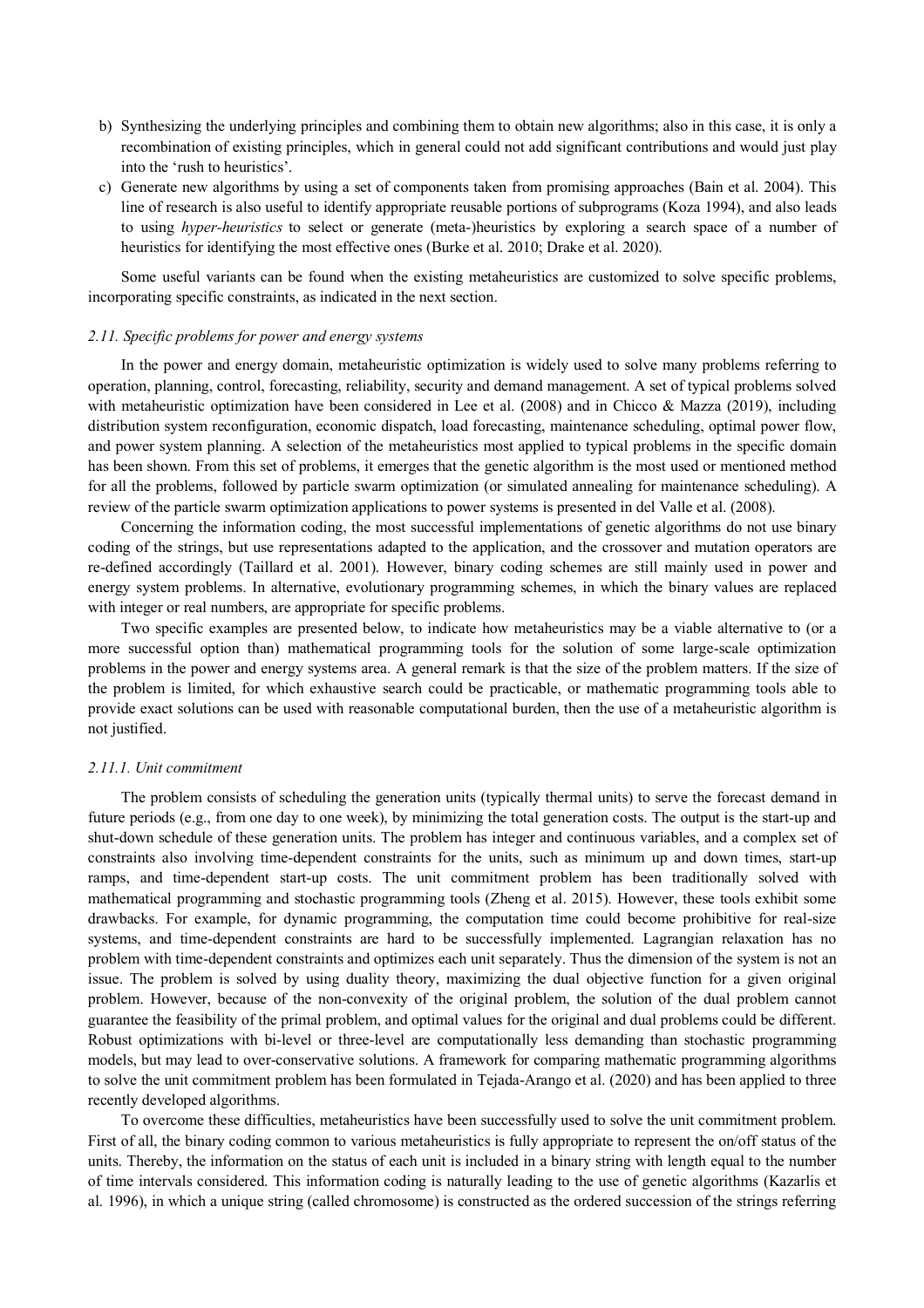to the individual generation units. The whole information on the scheduling is then available at each time. However, Kazarlis et al. (1996) showed that the straightforward application of the basic version of the genetic algorithm does not lead to acceptable performance, requiring the addition of specific problem-related operators to significantly enhance the algorithm performance. The need to define specific operators has also been confirmed in next implementations, for example, in Swarup & Yamashiro (2002). Further review on the application of metaheuristics to the unit commitment problem is presented in Muralikrishnan et al. (2020).

## *2.11.2. Distribution system reconfiguration*

The problem concerns the selection of the open/closed network branches to optimize a predefined objective (or multi-objective) function. The constraints refer to the need to operate a *radial* network, together with the equality constraint on the power balance and inequality constraints involving node voltages, branch currents, short circuit currents, and others (Carpaneto & Chicco 2008). In this case, the discrete variables are the open/closed states of the network branches (or switches, with two switches for each branch, located at the branch terminals). The binary coding of the information is easily applicable. The length of the string is equal to the number of branches (or switches). Additional information, such as the branch list, can be added (Tomoiaga et al. 2013). The number of the possible radial configurations in real-size systems is too high to allow the construction of all radial configurations (Andrei  $\&$  Chicco 2008). The structure of the problem makes it difficult to identify a neighborhood of the solutions and other regularities that could drive mathematical programming approaches. As such, metaheuristic algorithms are viable to approach this problem.

The main issues for the distribution system reconfiguration problem refer to the implementation of the constraints. In particular, the radiality constraint is not always easily incorporated in the metaheuristic algorithm. For some algorithms, such as simulated annealing, it is sufficient to exploit the branch-exchange mechanism, that consists of starting from the list of the open branches, closing (at random) an open branch to close (that will form a loop), identify the loop, and choosing (at random) within the loop a closed branch to open. In this way, the radial structure of the network is automatically guaranteed. However, for a genetic algorithm, the application of the crossover and mutation operators is not consistent with keeping the radial network structure. Hence, the crossover and mutation operators, and the information coding itself (Carreno et al. 2008) have to be suitably re-defined to ensure radiality is not lost.

## **3. Convergence aspects of global optimization problems and metaheuristics**

Metaheuristic algorithms are applied to solve global optimization problems also when the problem structure is not known. For exploring the search space, these algorithms are generally based on the use of random variables, which make it possible to follow non-deterministic paths to reach a solution. The basic versions of the metaheuristic algorithms are relatively simple to be implemented, even though their customization to engineering problems could be very challenging. The metaheuristic algorithms are counterparts of stochastic methods such as two-phase methods, random search methods, and random function methods (Pardalos 2000). In the two-phase methods, the objective function is assessed in a number of points selected at random. Then a local search is carried out to refine the solutions starting from these points. In the random search methods, a sequence of points is generated in the search space by considering some probability distributions, without following with local search. In the random function methods, a stochastic process consistent with the properties of the objective function has to be determined. With respect to these methods, the metaheuristic approach adds a high-level strategy that drives the solutions according to a specific rationale. However, the key point for confirming the significance of metaheuristics is the possibility of proving their convergence in a rigorous way. On the mathematical point of view, convergence proofs are not established for all metaheuristics. Two examples are provided:

1) *Genetic algorithms*: following the introduction of the concepts of genetic algorithms in Holland (1962), the canonical genetic algorithm shown in Holland (1975) did not preserve the best solutions during the evolution of the algorithm, namely, the elitism principle was not applied. In the homogeneous version of the canonical genetic algorithm, the crossover and mutation probabilities always remain constant. For this homogeneous canonical genetic algorithm, there is no proof of convergence to the global optimum. However, better results have been obtained under the condition of ensuring the survival of the best individual with probability equal to unity (elitist selection). In this case, finite Markov chain analysis has been used to prove probabilistic convergence to the best solution in Eiben et al. (1991). The proof that the *elitist* homogeneous canonical genetic algorithm converges *almost surely* to a population which has an optimum point in it has been given in Rudolph (1994). Then, a number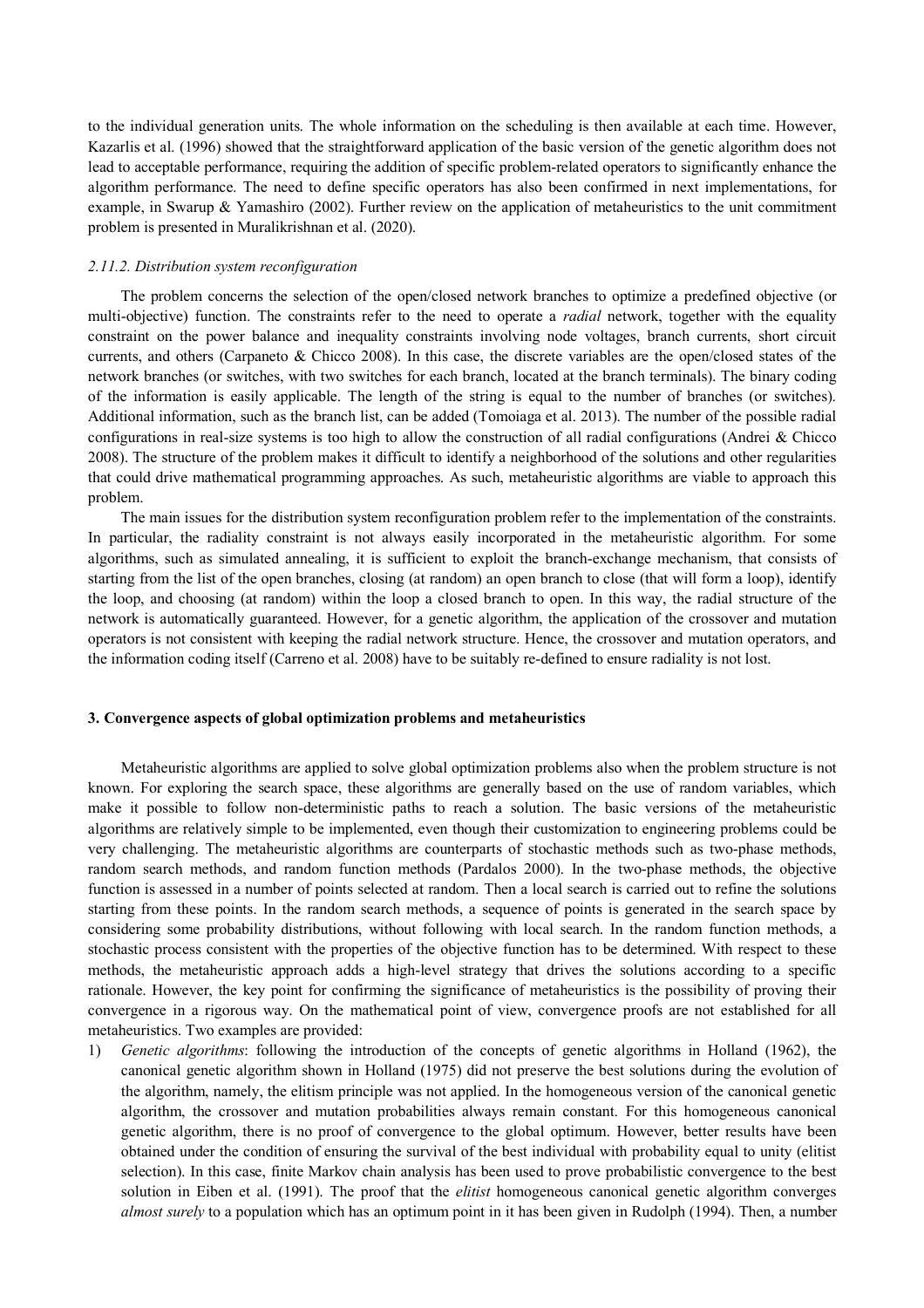of conditions to ensure asymptotic convergence of genetic algorithms to the global optimum have been given in Cerf (1998). Conceptually, due to the application of the genetic operators, at each generation, there is a non-zero probability that a new individual reaches the global optimum. As such, saving the best individual at each generation (in the elitist version) and running the algorithm for an infinite number of generations guarantees that the global optimum can be reached. Further indications to extend the proof of almost sure convergence to the elitist non-homogeneous canonical genetic algorithm are provided in Rojas Cruz et al. (2013), by considering that the mutation and crossover probabilities are allowed to change during the evolution of the algorithm (Campos et al. 2013).

2) *Simulated annealing*: a proof of convergence has been given in Bélisle (1992) for a particular class of algorithms, and the asymptotic convergence has been proven for the algorithm shown in Romeijn & Smith (1994). Further results have been indicated in Locatelli (1996), showing convergence to the global optimum for continuous global optimization problems under specific conditions for the cooling schedule, the function under analysis, and the feasible set.

For multiobjective optimization problems, the proofs of convergence have been set up by introducing elitism, following the successful practice found for single-objective functions. For some multi-objective evolutionary algorithms, convergence proofs to the global optimum are provided in Rudolph (1998) and Rudolph & Agapie (2000). The asymptotic convergence analysis of Simulated Annealing, an Artificial Immune System and a General Evolutionary Algorithm (with any algorithm in which the transition probabilities use a uniform mutation rule) for multiobjective optimization problems is shown in Villalobos-Arias et al. (2005).

## **4. Comparisons among metaheuristic algorithms**

## *4.1. No free lunches?*

Comparing different algorithms is a very challenging task. Unfortunately, many articles concerning metaheuristics applications in the power and energy systems area (as well as in other engineering fields) are underestimating the importance of this task, and propose simplistic comparison criteria and metrics, such as the best solution obtained, the evolution in time of the objective function improvement for a single run, or related criteria.

In the literature, there is a wide discussion on the algorithm comparison aspects. One of the contributions that have opened an interesting debate is the one that introduced the No Free Lunch (NFL) theorem(s) (Wolpert & Macready, 1997). These theorems state that "any two optimization algorithms are equivalent when their performance is averaged across all possible problems" (Wolpert & Macready, 2005). Basically, the NFL theorems state that no optimization algorithm results in the best solutions for all problems. In other words, if a given algorithm performs better than another on a certain number of problems, there should be a comparable number of problems in which the other algorithm outperforms the first one. However, if a given problem is considered, with its objective functions and constraints, some algorithms could perform better than others, especially when these algorithms are able to incorporate specific knowledge on the problem at hand. The debate includes contributions that argue that the NFL theorems are of little relevance for the machine learning research (Giraud-Carrier & Provost 2005), in which meta-learning can be used to gain experience on the performance of a number of applications of a learning system.

#### *4.2. Comparisons among metaheuristics*

A recent contribution (Liu et al. 2020) has addressed comparison strategies and their mathematical properties in a systematic way. The numerical comparison between optimization algorithms consists of the selection of a set of algorithms and problems, the testing of the algorithms on the problems, the identification of comparison strategy, methods and metrics, the analysis of the outcomes obtained from applying the metrics, and the final determination of the results.

One of the main issues for setting up the comparisons is the definition of the overall scenario in which the comparison is carried out. The use of benchmarking methodologies such as Black-Box Optimization Benchmarking (BBOB) discussed in Mersmann et al. (2015) pointed out that reaching consensus on ranking the results from evaluations of individual problems is a crucial issue. It is then hard to provide a response to the question "which is the best algorithm to solve a given problem?" (Bartz-Beielstein et al. 2010). However, in some cases, a response should be given, as in the case of competitions launched among algorithms.

When testing a single (existing or new) algorithm, typically a set of algorithms that provide good results for similar problems are selected to carry out the comparison. This is one of the weak points that are encountered in the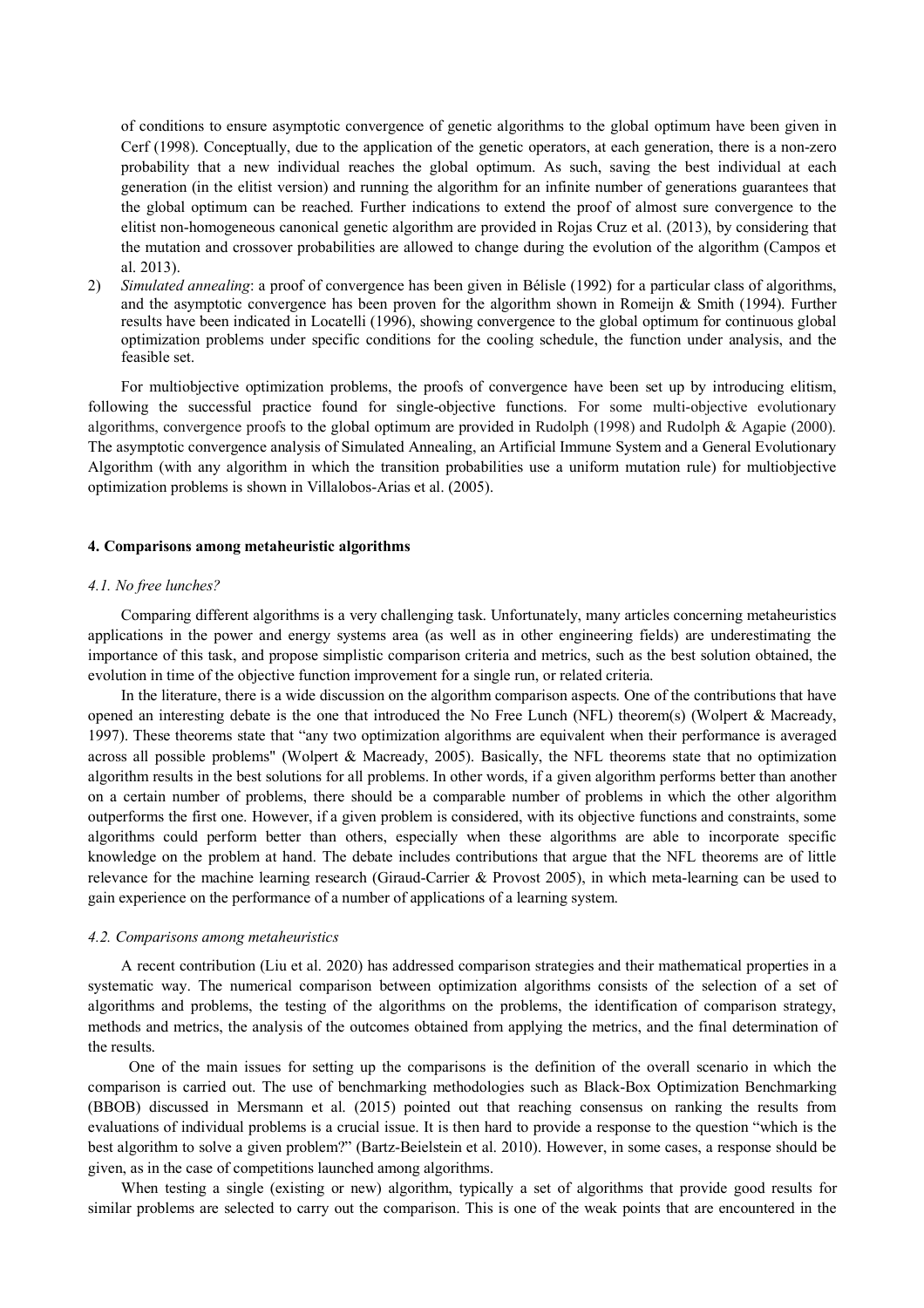literature, especially when the choice of the benchmark problems is carried out by the authors without a clear and convincing criterion. A number of mathematical functions that can be used as standard benchmarks are available (Salcedo-Sanz 2016). Some test problems have been defined in different contexts (Gaviano et al. 2003; Hansen et al. 2010; Liang et al. 2013). However, a systematic guide on how to select the set of problems is still missing. The hint given in Liu et al. (2020) is to select the whole set of optimization problems in a given domain, and not only a partial set.

Moreover, for global optimization, there is no known mathematical optimal condition to be satisfied for stopping the search for all the problems. Thereby, the computation time is generally taken as the common limit for stopping the algorithms. For deterministic algorithms, a typical comparison metric is the performance ratio (Dolan & Moré 2002), namely, the ratio between the computation time of the algorithm and the minimum computation time of all algorithms applied to the same problem), from which the performance profile is obtained as the CDF of the performance ratio. Furthermore, the data profile (Moré & Wild 2009) is based on the CDF of the problems that can be solved (by reaching at least a certain target in the solution) with a number of function evaluations not higher than a given limit. With non-deterministic algorithms, the concepts used in the definition of performance profiles and data profiles could be exploited. Comparisons can be carried out by implementing all algorithms on the same computer and running them for the same computational time. The quality of the algorithms can then be determined by calculating the percentage of the best solutions, averaged over a given number of executions of each algorithm (Taillard at al. 2001). The series of the best solutions obtained during the execution of the algorithm in the given time is typically considered for applying a performance metric (Chicco & Mazza 2019; Liu et al. 2020).

When the constraints are imposed directly, it may happen that unfeasible solutions are generated during the calculations. These solutions have to be skipped or eliminated from the search. In this case, less useful solutions will be found by running the solver under analysis for a given number of times, worsening the performance indicator. Similar considerations apply when the solutions to be compared are subject to further conditions, for example, to satisfy the *N*-1 security conditions, as requested in Wang et al. (2008) for a transmission expansion planning problem.

Indications on the comparison strategies are provided in Liu et al. (2020), basically identifying pairwise comparison between algorithms (with the variants one-plays-all, generally used to check a new algorithm, and all-play-all or "round-robin"), and multi-algorithm comparison, both used in many contexts. For multi-algorithm comparison, statistical aggregations such as the cumulative distribution function are often used.

The comparison methods can be partitioned into static (with evaluation of the best solution, mean, standard deviation or other statistic outcomes), dynamic ranking (which considers the succession of the best values or static rankings during the time), and the cumulative distribution functions (considered at different times during the solution process). The latter type of comparison has become more and more interesting, also representing the confidence intervals (Liu et al. 2017; Doerr et al. 2018).

Liu et al. (2020) defined the problem of finding the best algorithm as a voting system, in which the algorithms are the candidates, the problems are the votes, and an algorithm performs better than the others if it exhibits better performance on more problems. However, they found the existence of the so-called "cycle ranking" or Condorcet paradox, namely, it may happen that different algorithms are winners for different problems, and it is not possible to conclude which algorithm is better overall. In practice, taking three algorithms A, B and C, it may happen that for different problems A is better than B, B is better than C, and C is better than A. The same concept is shown in Chicco  $\&$ Mazza (2019) by indicating that the relation between the solvers is non-transitive, namely, if algorithm A is better than algorithm B for some problems, and algorithm B is better than algorithm C, this does not imply that algorithm A is better than algorithm C. Another paradox shown in Liu et al. (2020) is the so-called "survival of the fittest". In this case, the winner can be different by using different comparison strategies. The probability of occurrence of the two paradoxes is calculated based on the NFL assumption.

#### *4.3. Which superiority?*

Superiority is the term widely used to indicate that a given algorithm performs better than others. However, the way to assess superiority is often stated in a trivial and misleading way. In particular, the use of simple performance indicators such as the best solution, the average value of the solutions, or the standard deviation of the solutions, makes it possible to exacerbate the paradoxes indicated in the above section. The main reason is the lack of robustness of these indicators, especially the ones based on a single occurrence (such as the best value) that could be found occasionally during the execution of the algorithm (or even with a "lucky" choice of the initial population). The continuous production of articles claiming that the algorithm used is superior with respect to a selected set of other algorithms is mostly due to the use of these simple performance indicators. A synthesis of the mechanism that leads to this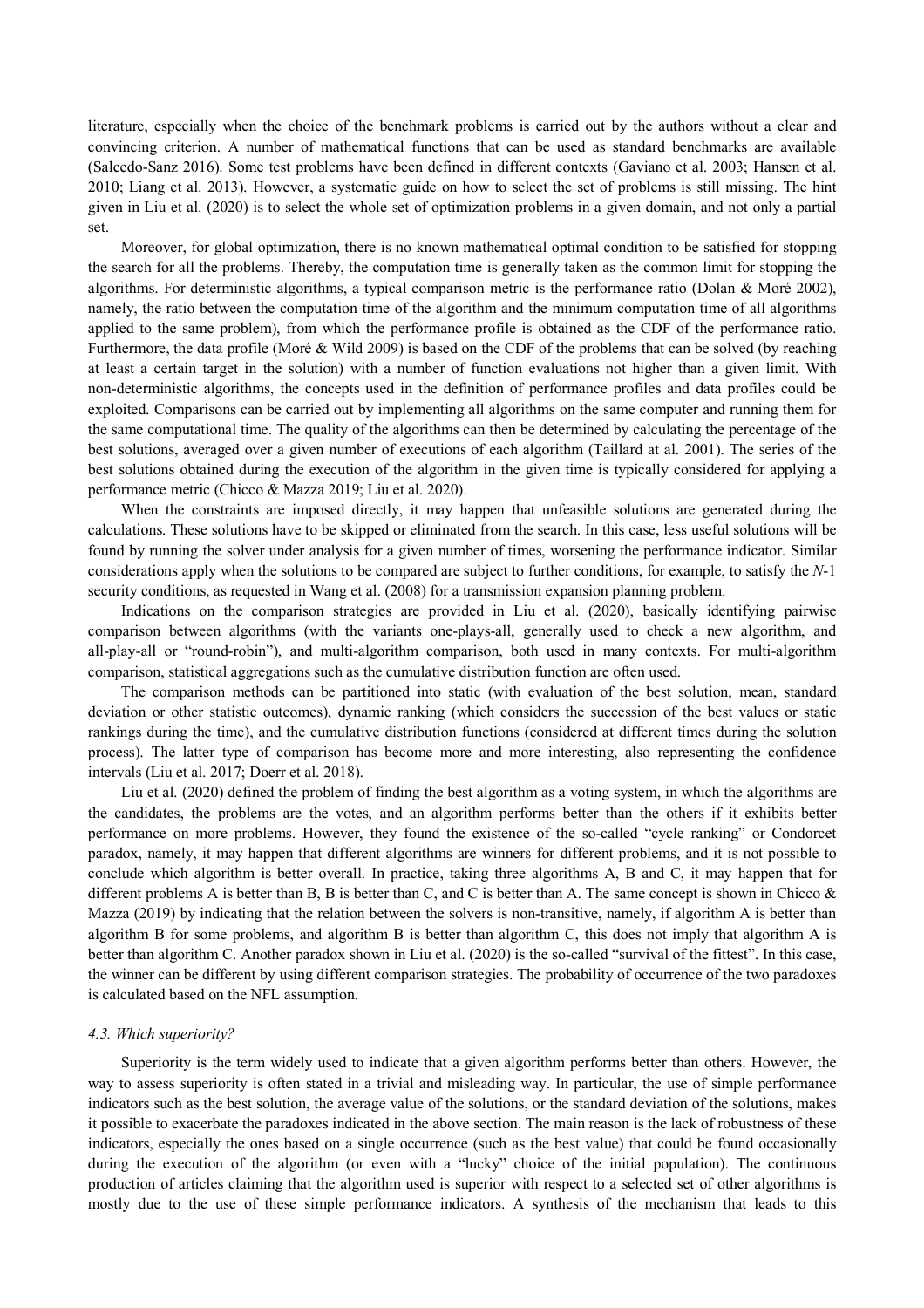continuous production of articles has been provided in Chicco & Mazza (2019), by introducing a *perpetual motion* conceptual scheme, from which it is clear that it is not possible to find a formal and rigorous way to stop the production of articles.

The only way to reduce the number of articles with questionable superiority is to introduce more robust statistics-based indicators for comparing the algorithms with each other. A number of non-parametric statistical tests are summarized in Derrac et al. (2011). Another example is the *OPISD* indicator provided in Chicco & Mazza (2019), by considering the first-order stochastic dominance concepts (Hadar & Russell 1971) with the approach indicated in Chicco & Mazza (2017). Starting from the CDFs of the solutions obtained from a set of algorithms run on the same problem (a qualitative example with 3 algorithms is shown in Figure 4), the *OPISD* indicator is formulated by considering a reference CDF together with the CDFs obtained from the given algorithms, calculating for each algorithm the area *A* between the corresponding CDF and the reference CDF (Figure 5). Then, the indicator is defined as *OPISD* =  $(1+A)^{-1}$ . In this way, the algorithm with the smallest area is the one that exhibits better performance. From Figure 5, the algorithm 2 is the one that exhibits the best performance.



Figure 4. Determination of the reference CDF for the calculation of the *OPISD* indicator without knowing the global optimum.



Figure 5. Determination of the areas for the calculation of the *OPISD* indicator.

The reference CDF is constructed in different ways, depending on whether the global optimum is known or not. If the global optimum is known, the reference CDF is equal to zero for values lower than the global optimum, and then it jumps to unity at the global optimum. This enables absolute comparisons among the algorithms, even though the global optimum can be known only in a few cases of relatively small systems, and "good" algorithms should always reach the global optimum for these small systems. If the global optimum is not known, the reference CDF is determined by starting from a given number of best solutions obtained from any of the algorithms used for comparison. In this case, only a relative comparison on the set of algorithms under analysis is possible, as the reference CDF changes each time.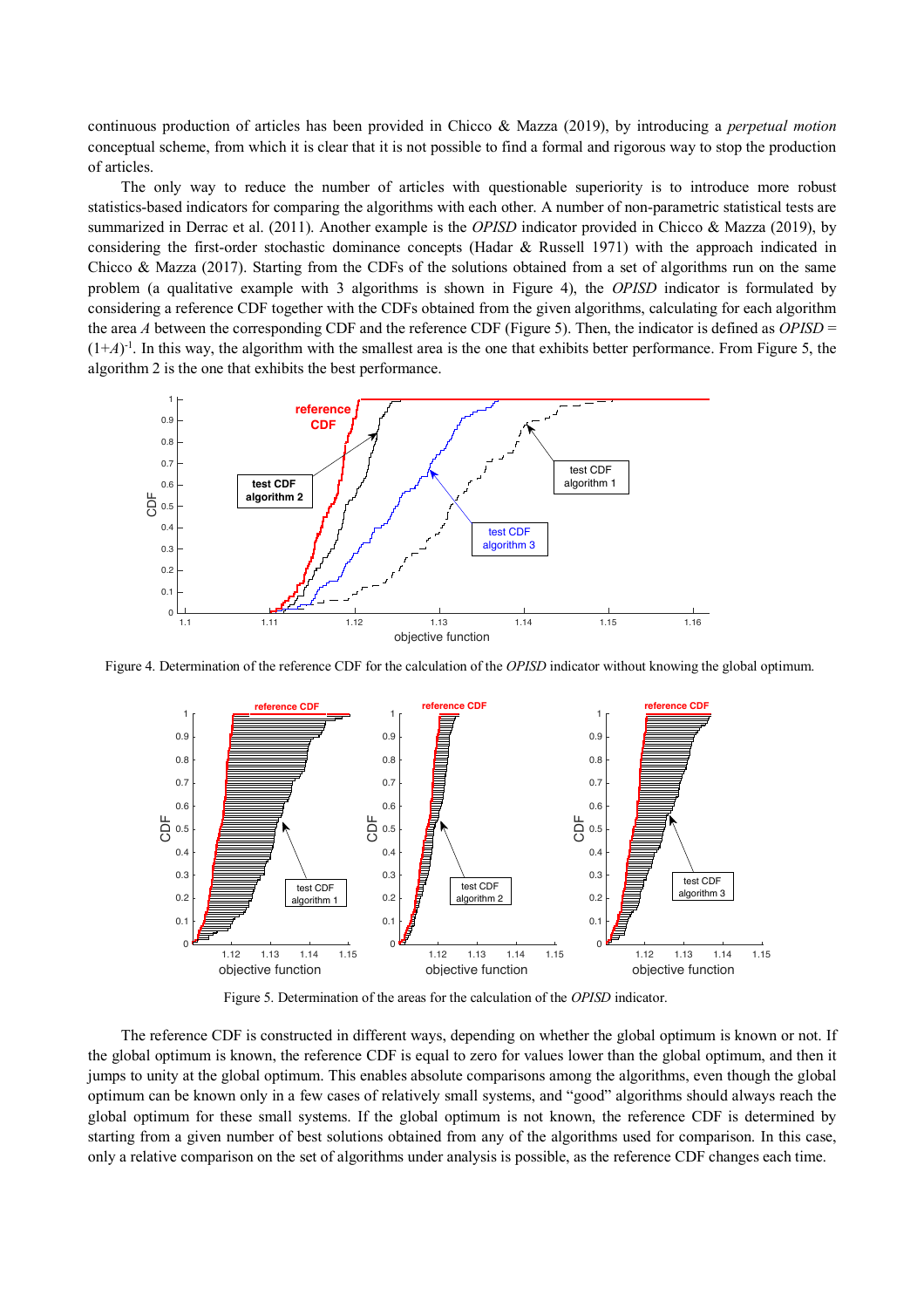## **5. Hybridization of the metaheuristics**

The various metaheuristics have advantages and disadvantages, usually analyzed in terms of exploration and exploitation characteristics (Yang et al. 2014), and of contributions to improve the local search. To enhance the performance of the algorithms, one of the ways has been the formulation of hybrid optimization methods. The main types of hybridizations can be summarized as follows:

- a) combinations of different heuristics; and,
- *b)* combinations of metaheuristics with exact methods.

Successful strategies have been found from the combined use of a heuristic that carries out an extensive search in the solution space, together with a method suitable for local search. A practical example is the Evolutionary Particle Swarm Optimization (EPSO), in which an evolutionary model is used together with a particle movement operator to formulate a *self-adaptive* algorithm (Miranda & Fonseca, 2002). Another useful tool is the Lévy flights (Gutowski 2001), used to mitigate the issue of early convergence of metaheuristics (Yang & Deb 2009; Zhang et al. 2020) and get a better balance between exploration and exploitation. A further example of hybridization is the Differential Evolutionary Particle Swarm Optimization Algorithm (Garcia-Guarin et al. 2019) – the winner of the smart grid competition at the IEEE Congress on Evolutionary Computation/The Genetic and Evolutionary Computation Conference in 2019.

Depending on the problem under analysis, a useful practice can be the combination of a metaheuristic aimed at providing a contribution to the global search, and of an exact method of proven effectiveness to perform a local search. In many other cases, hybridizations have no special meaning and could be only aimed at producing further articles that contribute to the 'rush to heuristics'.

## **6. Multi-objective formulations**

Multi-objective or many-objective optimization (see Section I) consider multiple objectives, and the solutions obtained for the individual objectives are relevant when *conflicting* objectives appear. Optimization with conflicting objectives does not search only the optimal values of the individual objectives, but identifies the compromise solutions as feasible alternatives for decision making.

Figure 6 shows the concept of dominated solution for a case with two objective functions  $f_1$  and  $f_2$  to be minimized. More generally, Figure 7 reports some qualitative examples of locations of thedominated solutions when the objective functions have to be maximized or minimized. Moreover, the dominated solutions can be assigned different *levels of dominance*, for assisting their ranking when they are used within solution algorithms. Figure 8 shows an example with four levels of dominance (where the first level is the best-known Pareto front, some points of which could be located onto the *true* Pareto front). Fuzzy-based dominance degrees have also been defined in Benedict & Vasudevan (2005).



Figure 6. Concept of Pareto dominance. The functions  $f_1$  and  $f_2$  are minimized.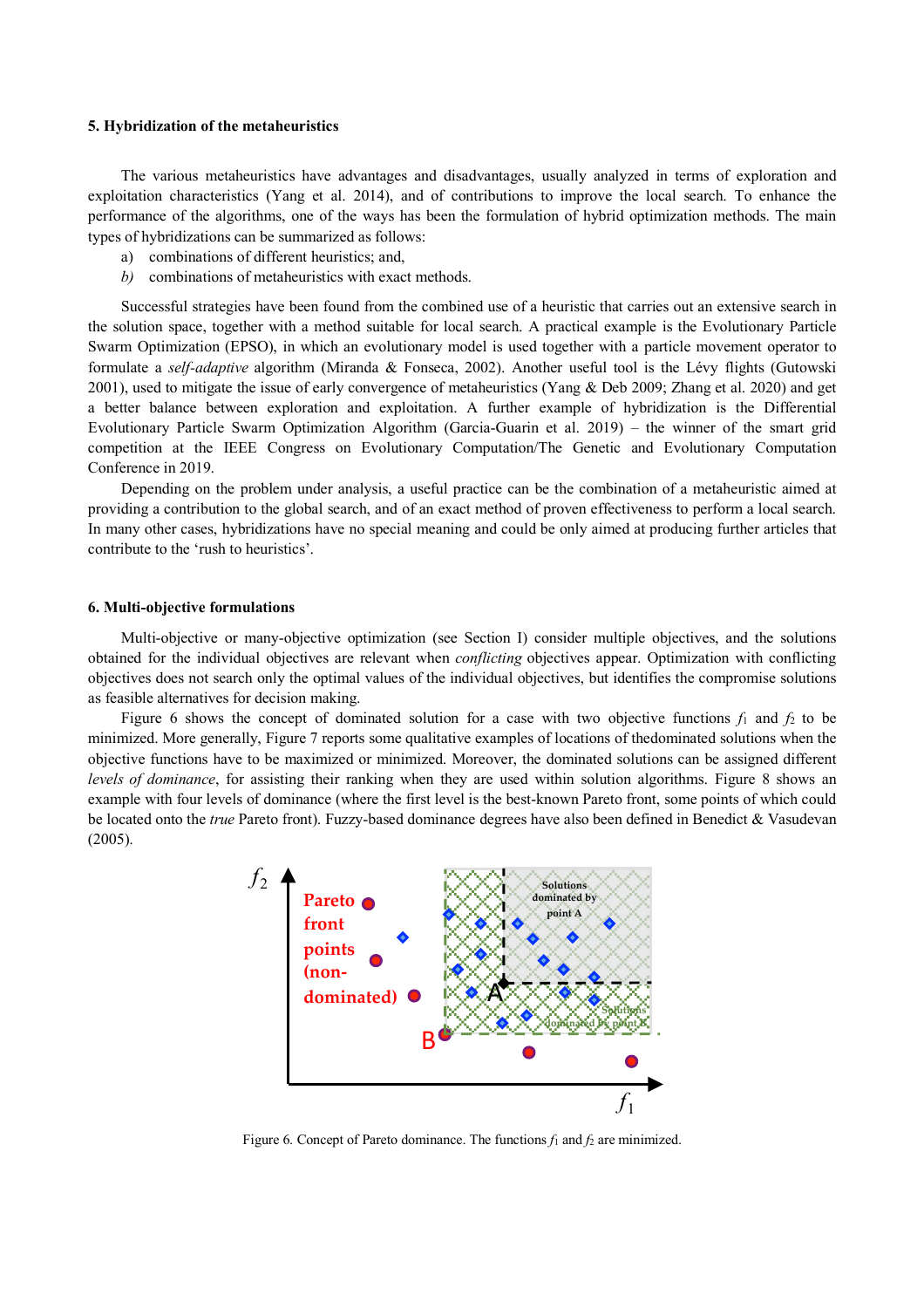

Figure 7. Pareto front points and dominated solutions for objective functions minimized ( $f_1$  and  $f_2$ ), or maximized ( $g_1$  and  $g_2$ ).



Figure 8. Levels of dominance. The functions  $f_1$  and  $f_2$  are minimized.

# *6.1. Techniques for Pareto front calculation*

Some deterministic approaches are available. If the Pareto front is convex, the *weighted sum* of the individual objectives can be used to track the points of the Pareto front. Otherwise, other methods have to be exploited. The first type of possibility is to use the e-*constrained method* (Haimes et al. 1971), which considers an individual objective as the target to be optimized and sets for all the other objectives a limit expressed by a threshold  $\varepsilon$ , then progressively reduces the threshold and upgrades the set of non-dominated solutions. Reduction to a single objective function is also carried out by using the goal programming approach (Contini 1968). *Fuzzy logic-based* approaches are also available (Deb 2001).

However, multi-objective optimization with Pareto front construction and assessment is a successful field of application of metaheuristics. In particular, the direct construction through metaheuristic approaches is an iterative process, in which at each iteration multiple solutions are generated and the solution set is then reduced to maintain only the non-dominated solutions. The dominated solutions are arranged into levels of dominance to enable wider comparisons.

Practically, for most of the many metaheuristic algorithms formulated for solving single-objective optimization problems, there is also the corresponding multi-objective optimization algorithm. As such, a list of metaheuristics for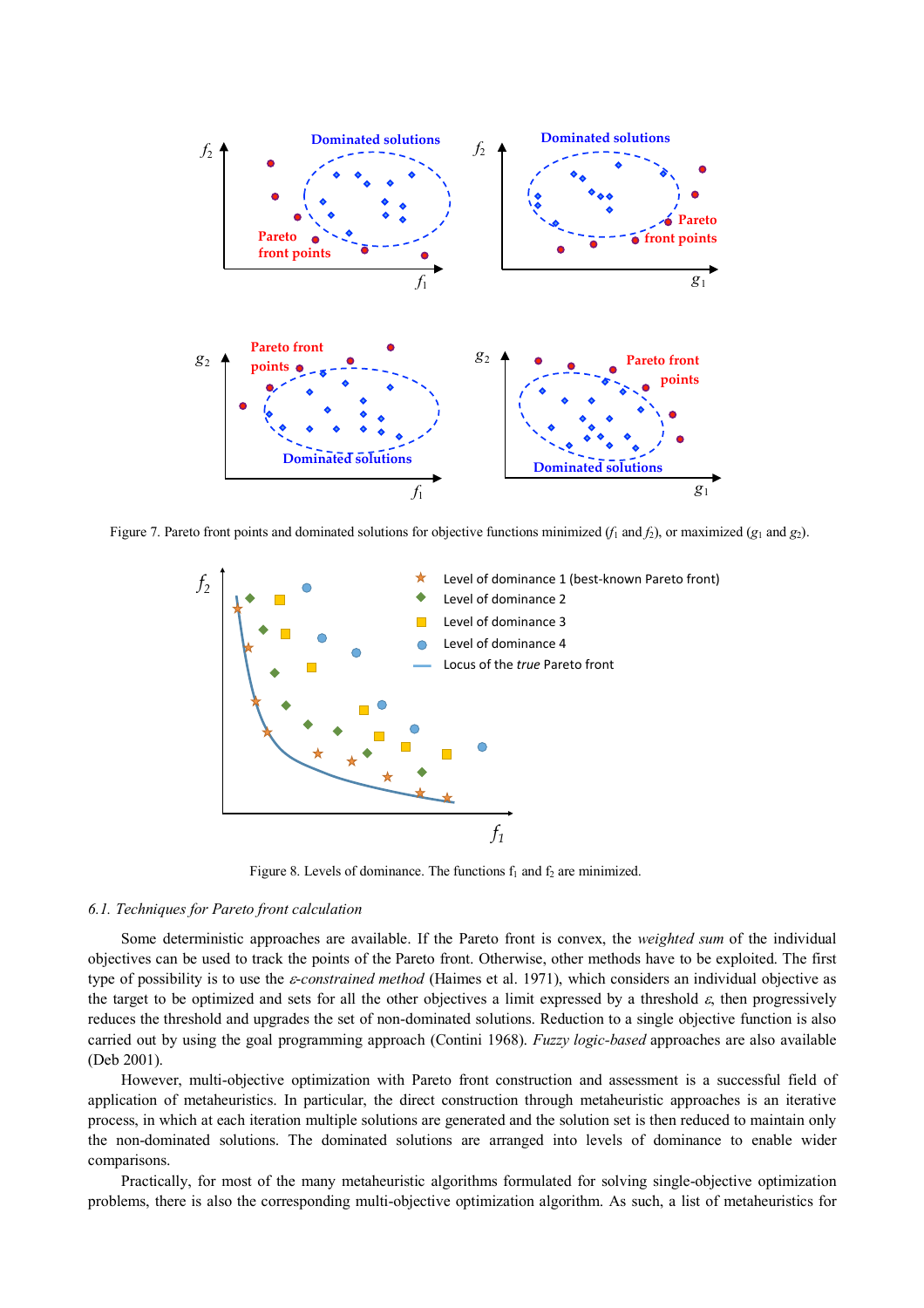multi-objective optimization is not provided here. Only a few algorithms are mentioned because of their key historical and practical relevance: the Strength Pareto Evolutionary Approach (SPEA2, Zitzler et al. 2001), the Pareto Archived Evolution Strategy (PAES, Knowles & Corne 2000), and two versions of Non-dominated Sorting Genetic Algorithm, namely, NSGA-II (Deb et al. 2002) and NSGA-III (Deb & Jain 2014).

#### *6.2. No free lunches and comparisons among algorithms*

The discussion about the NFL theorem(s) is valid also for multi-objective optimization*.* Considering all the problems under analysis, according to the NFL theorem(s) all the algorithms outperform the other algorithms for some problems. However, for multi-objective optimization Corne & Knowles (2003) showed that the NFL does not generally apply when absolute performance metrics are used. This means that some multi-objective approaches can be better than others. On these bases, developing comparison metrics or quality indicators for multi-objective optimization algorithms is a challenging but worthwhile task. Some principles indicated in Zitzler et al. (2000) for the construction of effective multi-objective comparison metrics include:

- a) The minimization of the distance between the best-known Pareto front and the true optimal Pareto front.
- b) The presence of a distribution of the solutions as uniform as possible.
- c) For each objective, the presence of a wide range of values in the best-known Pareto front.

The quality of each Pareto front obtained by using a multi-objective optimization algorithm is represented by using a real number. This number can be the average distance between the points located onto the Pareto front under analysis and the closest points of the best-known Pareto front. A survey of the indicators proposed in the literature is provided in Zitzler et al. (2003) and Zitzler et al. (2008). Other indicators are assessed with a chi-square-like deviation measure, to exploit the Pareto front diversity (Srinivas & Deb 1994; Zitzler et al. 2003). An Inverted Generational Distance indicator has been proposed in Bosman & Thierens (2003) to deal with the tradeoff between proximity and diversity preservation of the solutions in multi-objective optimization problems.

Furthermore, the hyper-volume indicator (Zitzler & Thiele 1999; Zitzler et al. 2003; While et al. 2006) has been used both for performance assessment and for guiding the search in various hyper-volume-based evolutionary optimizers (Augera et al. 2012). A weighted hyper-volume indicator has been introduced in (Zitzler et al. 2007), including weight functions to express user preferences. The selection of the weight functions and the transformation of the user preferences into weight functions has been addressed in (Brockhoff et al. 2013). While the idea of exploiting the hyper-volume calculation is interesting and based on geometric considerations, the determination of efficient algorithms to determine the hyper-volume when the number of dimensions increases is an open research field. For many objectives, a diversity metric has been proposed by Wang et al. (2017) by summing up the dissimilarity of the solutions to the rest of the population.

For power and energy systems, many multi-objective problems are defined with two or three objectives. In these cases, the hyper-volume can be calculated from available methods (Beume et al. 2009; Guerreiro & Fonseca 2018). In this case, it is also possible to extend previous results concerning the comparison among metaheuristics. Let us consider a number of objectives to be minimized. Following the concepts introduced in Chicco & Mazza (2019), when multiple metaheuristic algorithms have to be compared on a given multi-objective optimization problem, it is possible to determine the best-known Pareto front resulting from all the executions of the algorithm for a given time. Then, the comparison of all the Pareto fronts, resulting from the various methods, provide a quality indicator given by the hyper-volume included between the Pareto front under analysis and the best-known Pareto front. In this case, each solution is represented by using a scalar value. Lower values of this scalar value mean better quality of the result. The CDF of these scalar values can be constructed, and is considered as the reference CDF for *OPISD* calculation. The comparison between the CDFs of the individual metaheuristic algorithms and the reference CDF provides the area *A* to be used for *OPISD* calculation*.* 

For comparing multi-objective metaheuristic algorithms, the definition of a suitable set of *test functions* is needed as a benchmark. For this purpose, classical test functions have been introduced in Zitzler et al. (2000), with the ZDT functions that contain two objectives, chosen to represent different cases with specific features. Further test functions have been introduced with nine DTLZ functions in Deb et al. (2001), as well as in Huband et al. (2006). However, for power and energy systems these benchmarks do not take into account the typical constraints that appear in specific problems, and as such an algorithm that shows good performance on these mathematical benchmarks could behave with poor performance on these problems. Lack of dedicated benchmarking for a wide set of power and energy problems does not enable the scientists in the power and energy domain presenting sufficiently broad results on the metaheuristic algorithm performance.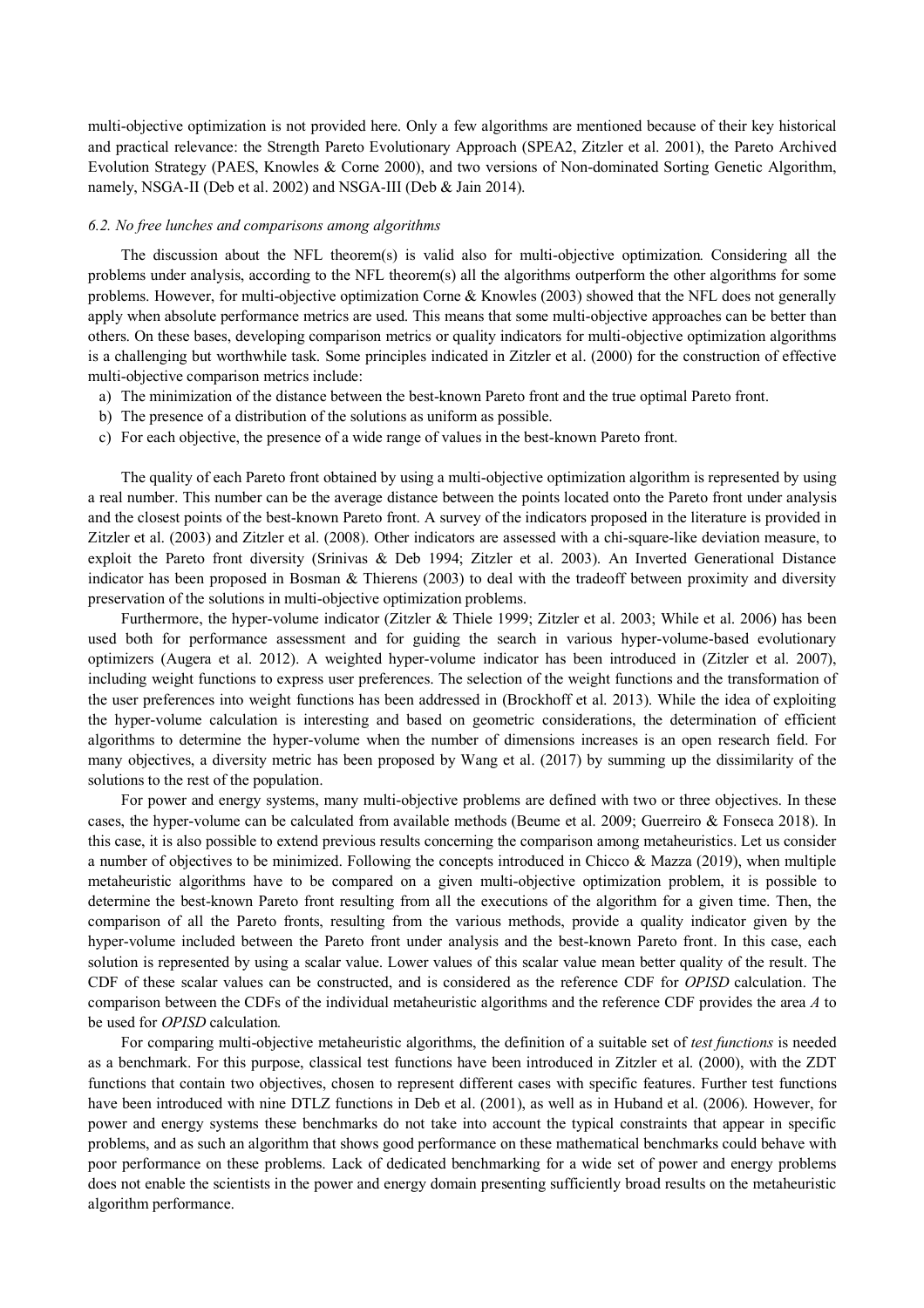## *6.3. Multi-objective solution ranking*

The last but not less important aspect concerning the multi-objective optimization outcomes is the possible *ranking* of the solutions determined by numerical calculations, to assist the decision-maker in the task of identifying the preferable solution. The methods available for this task require in some way to get the opinion of the expert to express preferences about the objectives considered. These methods belong to multi-criteria decision-making, where the criteria coincide with the objectives under consideration here. Some tools widely adopted are the Analytic Hierarchy Process (Saaty 1990), in which a 9-point scale quantifies the relative preferences between pairs of objectives, and the overall feasibility of the process is confirmed if an appropriately defined consistency criterion is satisfied. Furthermore, in the Ordered Weighted Averaging approach (Malczewski et al. 2003) the weights are ordered according to their relative importance, and a procedure driven by a single parameter is set up by using a transformation function that modifies the weighted values of the objectives. The Technique of Order Preference by Similarity to Ideal Solution (TOPSIS) method is based on the evaluation of the objectives depending on their distance to reference (ideal) points (Hwang & Yoon 1981; Mazza et al. 2012). Further methods such as ELECTRE (Roy 1968) and PROMETHEE (Brans & Mareschal 2005) are based on comparing pairs of weights. Other methods have been formulated by using fuzzy logic-based tools (Deb 2001; Benedict & Vasudevan 2005). For example, for a transmission expansion planning problem, the fuzzy logic-based tools are used in Moeini-Aghtaie et al. (2012), and in Jadidoleslam et al. (2017), where the rank of each solution is directly established in each Pareto front.

The reduction of personal judgment from the decision-maker is sometimes desired, especially when the problem is highly technical and the decision-maker has different qualifications. Moreover, in some cases, the introduction of automatic procedures to determine the relative importance of the objectives is needed, in particular when the judgment is included in an iterative process and the relative importance has to be established many times considering the variation of the objective function values.

These cases may typically occur when dealing with technical aspects in the power and energy systems domain. For example, a criterion to compare non-dominated solutions based on power systems concepts has been introduced in Maghouli et al. (2009), in which the Incremental Cost Benefit ratio has been defined by calculating the ratio between the congestion cost reduction with respect to the base case and the investment referring to the solution considered. The automatic creation of the entries of the pair comparison matrices for the AHP approach has been introduced in Mazza et al. (2014) for a distribution system reconfiguration problem, by using an affine function that maps the objective function values onto the Saaty interval from 1 to 9.

## **7. Effectiveness of metaheuristic-based optimization: pitfalls and inappropriate statements**

In their articles aimed at applying metaheuristic optimization methods, various authors include inappropriate statements on the effectiveness of the methods used. These statements are also one of the main reason of the rejection of many papers sent to scientific journals or conferences. The most significant (and sometimes common) situations are recalled in this section, with the corresponding discussion on whether more appropriate solutions could be adopted.

## *7.1. On reaching the global optimum*

Some articles report that the scope of the analysis is "to reach the global optimum". This statement is *never correct*  for a heuristic run on a large-scale problem. In the previous sections, it has been clarified that no metaheuristic can guarantee to find the global optimum for any finite time or number of iterations. At most, asymptotic convergence to the global optimum has been proven for some metaheuristics, namely, by executing an infinite number of iterations. In practice, *no heuristic* is able to guarantee that the global optimum can be reached in a finite time, as it would be needed for engineering problems.

#### *7.2. Adaptive stop criterion*

As a consequence of the previous point, how to decide when to stop the execution of a metaheuristic algorithm becomes a crucial issue. Setting up a sound stop criterion (or termination criterion) is needed. Quite surprisingly, many algorithms used in available publications consider the maximum number of iterations *N*max as the sole stop criterion. However, this choice is generally inappropriate. In fact, two different issues could occur (Chicco & Mazza 2013):

1) *early stopping*, in which the execution could be stopped when the evolution of the objective *function is s*till

providing *significant* improvements (Figure 9a); or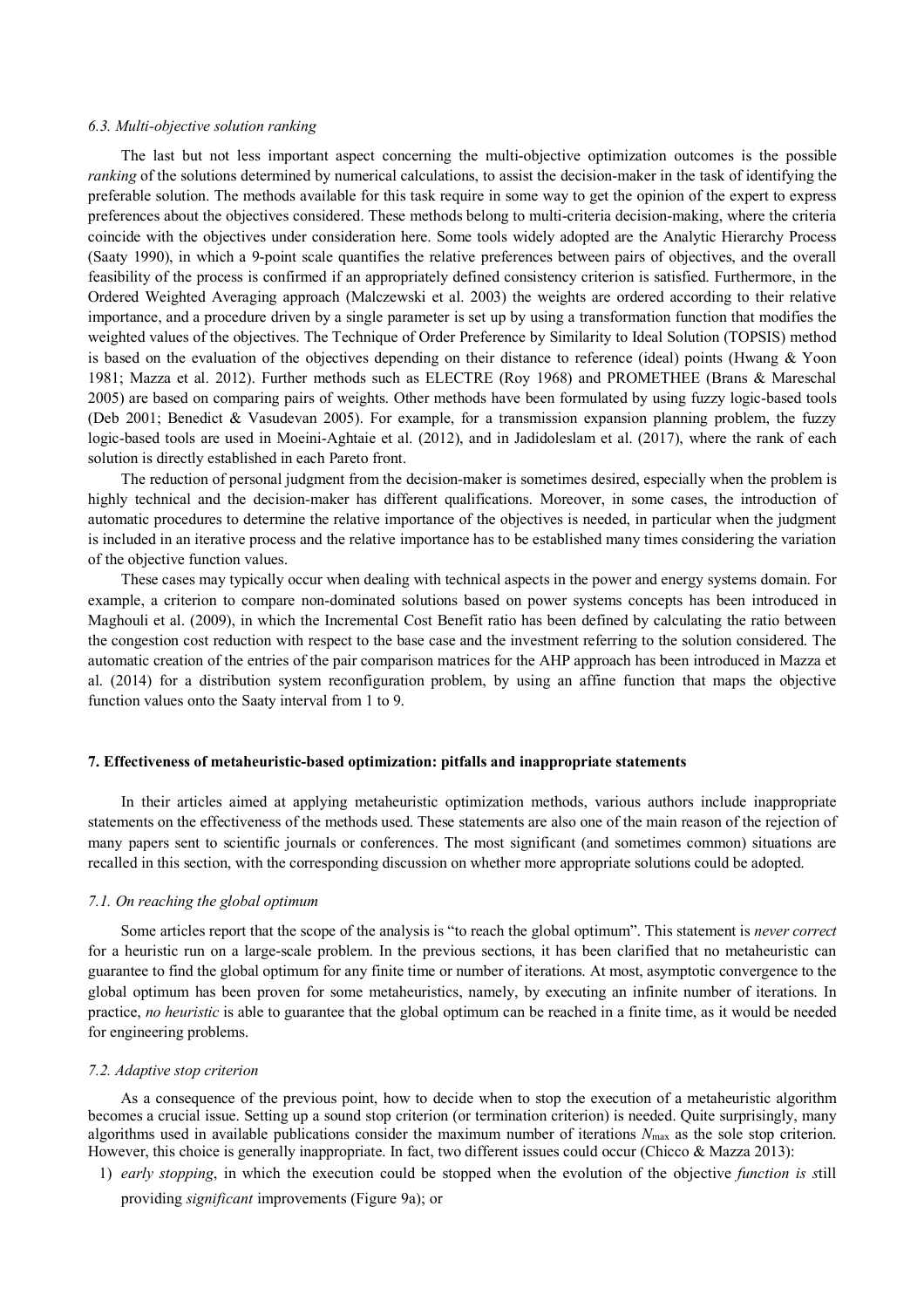2) *late stopping*, in which the execution could be stopped when the solution had no variations (or no significant changes, in a milder version) for many of the last iterations (Figure 9b); in this case, the last part of the execution, with many constant values, is unnecessary and could have been avoided.

Improvements in the objective function(s) could appear at any time. However, the identification of a sound stop criterion is important, to use the computation time in the best way.

The definition of an *adaptive stop criterion* is the most appropriate solution to the above-indicated issues. In the adaptive stop criterion (sometimes indicated as *stagnation* criterion), the algorithm terminates when no change occurs in the best objective function found so far, after a given number *N*<sup>s</sup> of successive iterations of the algorithm (Figure 9c). In this case, both early stopping and late stopping are avoided. The number of successive iterations is a user-defined parameter that can also be chosen based on the experience on the variability of the objective function for specific problems. The maximum number of iterations, set to a very high value, could remain as a *last-resource* stop criterion to trap possible unlimited executions.



Figure 9. Effectiveness of the adaptive stop criterion for objective functions to be minimized. *N*max: fixed maximum number of iterations. *N*s: number of successive iterations without objective function improvements.

If the metaheuristic algorithm is run for performance comparisons (see Section 4.2), the stop criterion (equal for all algorithms) could become the computation time. Also in this case, the use of the maximum number of iterations is not needed. Thereby, the maximum number of iterations should not be used as the primary criterion to terminate the execution of a metaheuristic algorithm.

## *7.3. Not only metaheuristics*

A common but inappropriate trend found in many papers is to use a metaheuristic method or variant and to compare it with other metaheuristics only. While this trend is highly questionable because of the 'rush to heuristics' issue (see Section 2), the availability of many alternative methods beyond metaheuristics has to be considered. Indeed, for specific problems, there can be many algorithms of different types, and the rationale for using a "new" metaheuristic has to be explicitly stated. It is not sufficient to compare a few algorithms chosen at random. In general, metaheuristic algorithms are relatively simple to be implemented (at least in their standard versions and for problems that do not require setting up equality or inequality constraints referring to complex structures). For this reason, it could be easier to perform comparisons among metaheuristics taken from existing libraries or implemented by the same authors. However, a fair comparison requires choosing a set of metaheuristics that have exhibited good performances for a number of related problems. The absence of well-established benchmarks leaves the situation somehow confused.

## *7.4. The importance of fast convergence*

Some contributions give key importance to achieving *fast convergence* (in terms of *number of iterations* employed to provide the algorithm's result) and show the case with the fastest convergence as an example of the "superiority" of the proposed algorithm. An example of statement for this case is "The convergence of the proposed metaheuristic is better than for other methods". What in reality happens is that, during the iterative process, the objective function of the proposed metaheuristic improves in *fewer iterations* than for other methods tested.

First of all, the computation time for solving one iteration for a given algorithm is generally different with respect to other methods. As such, just considering the number of iterations is rather meaningless. Moreover, the improvements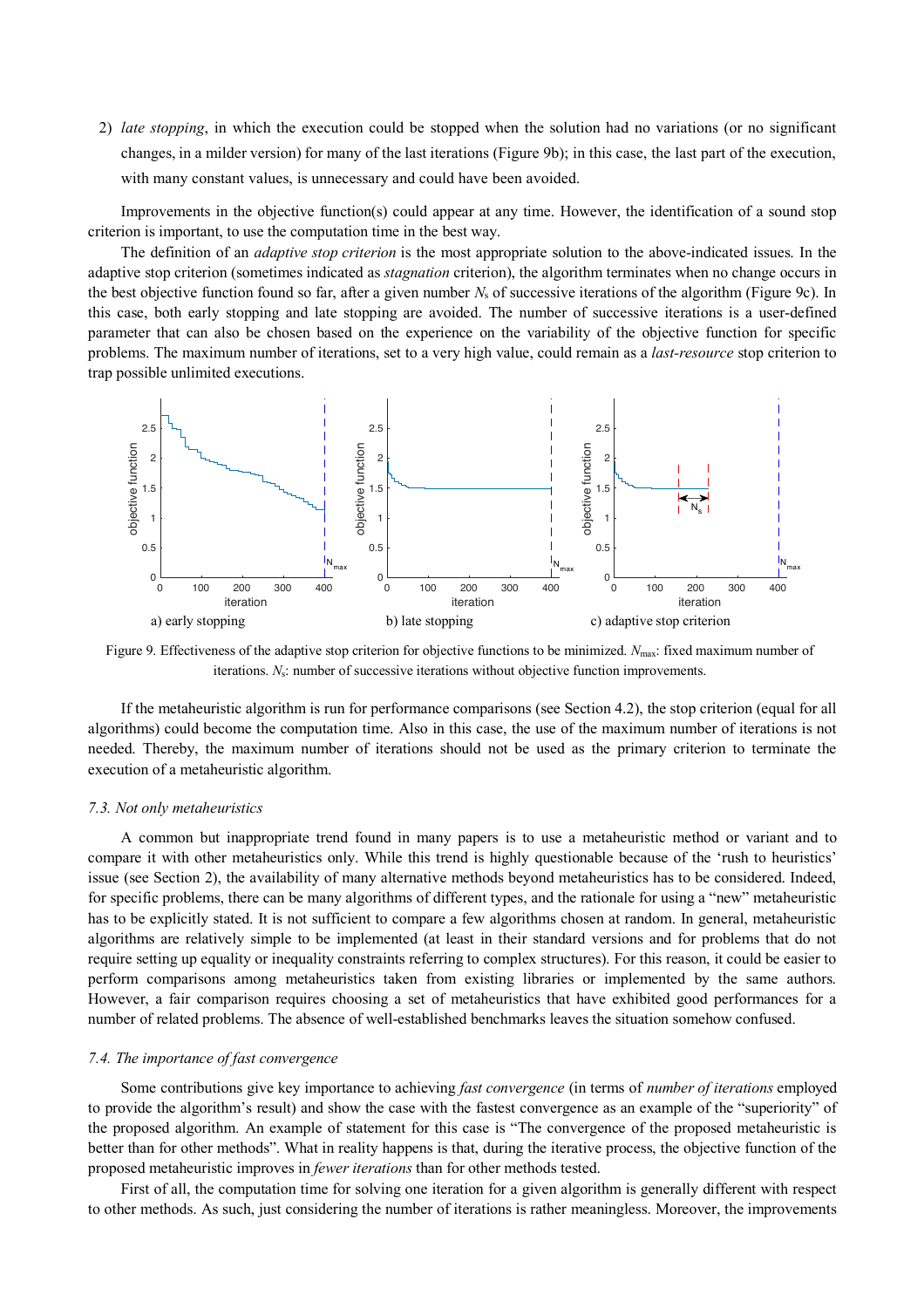occurring in fewer iterations *could not mean anything*. In general, fast convergence can be achieved from good (i.e., lucky) choices of the initial case for single-update methods, or of one or more individuals of the initial population in population-based methods. In the extreme case, if the initial choice happens to contain the global optimum (without knowing it neither in advance, nor having any way to be sure of that), the convergence to the best solution is immediate. However, by no way, this could mean that the algorithm used is better than another one.

## *7.5. How many executions?*

A typical drawback of many articles is the limited number of executions performed with the metaheuristic method. In order to reach statistical significance for the approach used, the number of executions has to be sufficiently high, indicatively not less than 100. However, if the problem can be solved thousands of times within a reasonable computation time, it would be even better. As an obvious corollary, if the iterative process has been run only *once* for each method, a comparison among *one-shot* cases is not significant to reach any conclusion.

When a comparison based on a given computation time limit is carried out (e.g., within a competition), the number of executions will be driven by the computation time limit. In that case, writing an efficient and fast programming code would be clearly relevant.

## *7.6. Avoiding fallacies*

During the testing of a metaheuristic algorithm on a well-known problem, a possible issue is that "the results obtained are impressively better than those appearing in the literature". What could happen in this case is that the proposed heuristic has provided largely better results with respect to the same or similar solutions found in other literature references from various other methods run on the same problem. The warning for such a case is that this kind of result may be *suspect*. The possible causes of this situation have to be searched on possible issues in the modeling used. For example, the system considered could be not exactly the same as in the other references. Another possibility is that the constraints may have some differences among the methods compared (in terms of number, formulation, or threshold values applied). A possible hint, in this case, is to solve the optimization on a small system for which the global optimum is known: if the results differ, there could be something wrong in the data used or in the implementation of the algorithm.

# **8. Conclusions**

This paper has presented a contribution to the discussion on the use of metaheuristic methods in the solution of global optimization problems. Starting from the evidence that the number of published articles on metaheuristic applications in the power and energy systems domain is increasing with an impressively high trend, some questions on the reasons of this 'rush to heuristics' have been addressed. It has emerged that there is a lack of dedicated benchmark for global optimization in the power and energy systems domain, as well as a lack of statistically significant and robust comparisons among the outcomes of the metaheuristic approach. The existing benchmarks used in the evolutionary computation domain are not always sufficient to represent the specific aspects encountered in power and energy systems problems. Therefore, dedicated customizations may be needed to execute some metaheuristic algorithms on these problems. The construction of specific benchmarks for given problems in the power and energy systems area is a challenging topic for future research. The basic literature concerning comparison metrics for single-objective and multi-objective problems solved with a metaheuristic approach has been reviewed. In many articles, the metrics used for comparisons are too weak to reach sound conclusions on the effectiveness of the proposed algorithm. Sometimes, the superior performance of the method used over a selected set of other methods is incorrectly claimed on the basis of a few results. A set of underlying principles has been identified, to explain the characteristics of the metaheuristic algorithms in a systematic way and discover possible similarities among the many algorithms proposed.

The discussion on the most effective use of metaheuristic algorithms is a challenging subject. Some pitfalls and inappropriate statements, sometimes found in literature contributions, have been highlighted. While there is no formal way to stop the proliferation of articles that propose new applications, variants or hybridizations of metaheuristics, it is the authors' idea that systematic indications on how to avoid these pitfalls may be useful for the researchers. For this purpose, some *guidelines* for preparing sound contributions on the application of metaheuristic algorithms to power and energy system problems (but also useful for other application fields) are summarized in the following points: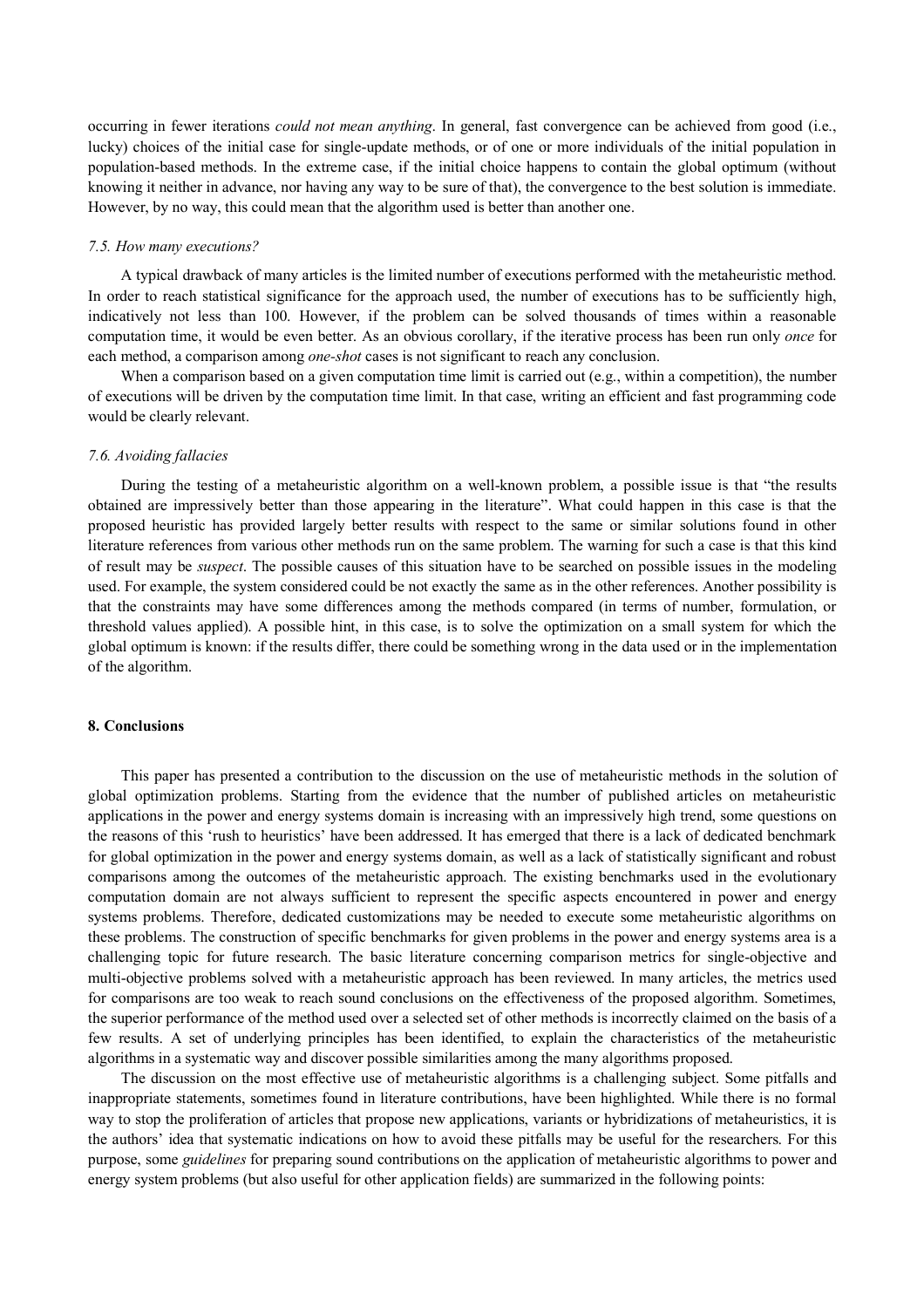- 1) Consider the size and type of the *optimization* problem. If the problem can be solved with exhaustive search or by using exact tools in reasonable computation time, then applying a metaheuristic algorithm is useless.
- 2) For *proposing* a new metaheuristic method or variant referring to the mechanism of the method (including hybridizations) and not to direct customization to specific needs of problems in the power and energy area, send the contribution to journals referring to soft computing and evolutionary computation domains, where a conceptual and practical validation can be carried out by specialists.
- 3) Specify the *information coding* in details.
- 4) Clarify the *relations* between the heuristic operators and the variables of the specific problem (not only describing general-purpose tools).
- 5) Illustrate the treatment of the *constraints* explicitly. Customization of the classical version of a metaheuristic algorithm could be needed, and the rationale and effectiveness of the customization have to be specifically addressed. Discuss how to keep the *constraints* enforced during the evolution of the computational process.
- 6) Explain *parameter settings* and values, possibly carrying out *sensitivity* analyses.
- 7) Choose the algorithms to compare for obtaining a reasonably strong *benchmark* (not only selecting a few other metaheuristics for which relevant results have not been clearly stated – with an accurate look at the state of the art). Avoid the mere 'rush to heuristics'! General benchmarks defined with mathematical test functions could not be detailed enough for representing the specific issues that appear in power and energy systems domain.
- 8) Implement the *adaptive stop criterion* (using the maximum number of iterations only as a secondary criterion to terminate the execution).
- 9) Implement the algorithms to be compared and execute them with the *same data and problem formulation*, to avoid possible variations with respect to the data and problem definition used in other articles.
- 10) Show the *statistics* of the results obtained on test systems and/or real networks, based on a significant number of executions (not only one execution) and on the use of appropriately robust statistical indicators.
- 11) Use the correct *terminology*, avoiding to declare the superiority of an algorithm on the basis of the results obtained on a specific problem only and with limited testing.

The previous indications refer to the application side and are directed to the scientific communities that adopt metaheuristics for solving problems that are not solvable with exact methods, or that can be solved efficiently with metaheuristic algorithms. However, the concept of "efficient" solution has not been clearly explained yet. Substantial work is needed and is in progress in the evolutionary computation community, in the direction of improving the design of metaheuristics and developing modeling languages and efficient general-purpose solvers (Sörensen et al. 2018). This direction does not include the 'rush to heuristics', which is just wasting a lot of energies in a useless and non-concluding 'perpetual motion' of production of contributions with improper developments and incorrect attempts to declare an inexistent 'superiority'.

# **References**

- Andrei, H.; Chicco, G. Identification of the radial configurations extracted from the weakly meshed structures of electrical distribution systems. IEEE Trans. on Circuits and Systems I, Reg. Papers, 2008;55(4):1149–1158.
- Augera, A.; Bader, J.; Brockhoff, D.; Zitzler, E. Hypervolume-based multiobjective optimization: Theoretical foundations and practical implications. Theoretical Computer Science, 2012;425:75–103.
- Bäck, T. Selective pressure in evolutionary algorithms: A characterization of selection mechanisms. Proceedings of the 1st Conference on Evolutionary Computing, 1994: 57–62.
- Bain, S.; Thornton, J.: Sattar, A. Methods of automatic algorithm generation. PRICAI 2004: Trends in Artificial Intelligence, Springer, 2004: 144–153.
- Bartz-Beielstein, T.; Chiarandini, M.; Paquete, L.; Preuss, M. Experimental Methods for the Analysis of Optimization Algorithms. Springer, Berlin Heidelberg, 2010.
- Batrinu, F.; Carpaneto, E.; Chicco, G. A unified scheme for testing alternative techniques for distribution system minimum loss reconfiguration. Proc. International Conference on Future Power Systems - FPS 2005, Amsterdam, The Netherlands, November 16-18, 2005, paper O11-09.
- Bélisle, C.J.P. Convergence theorems for a class of simulated annealing algorithms on Rd. J. Appl. Probab., 1992;29(4):885–895.
- Benedict, S.; Vasudevan, V. Fuzzy-Pareto-dominance and its application in evolutionary multi-objective optimization. Proc. 3rd Int. Conf. Evol. Multi-Criterion Optim (EMO), 2005, Berlin, Germany: 399–412.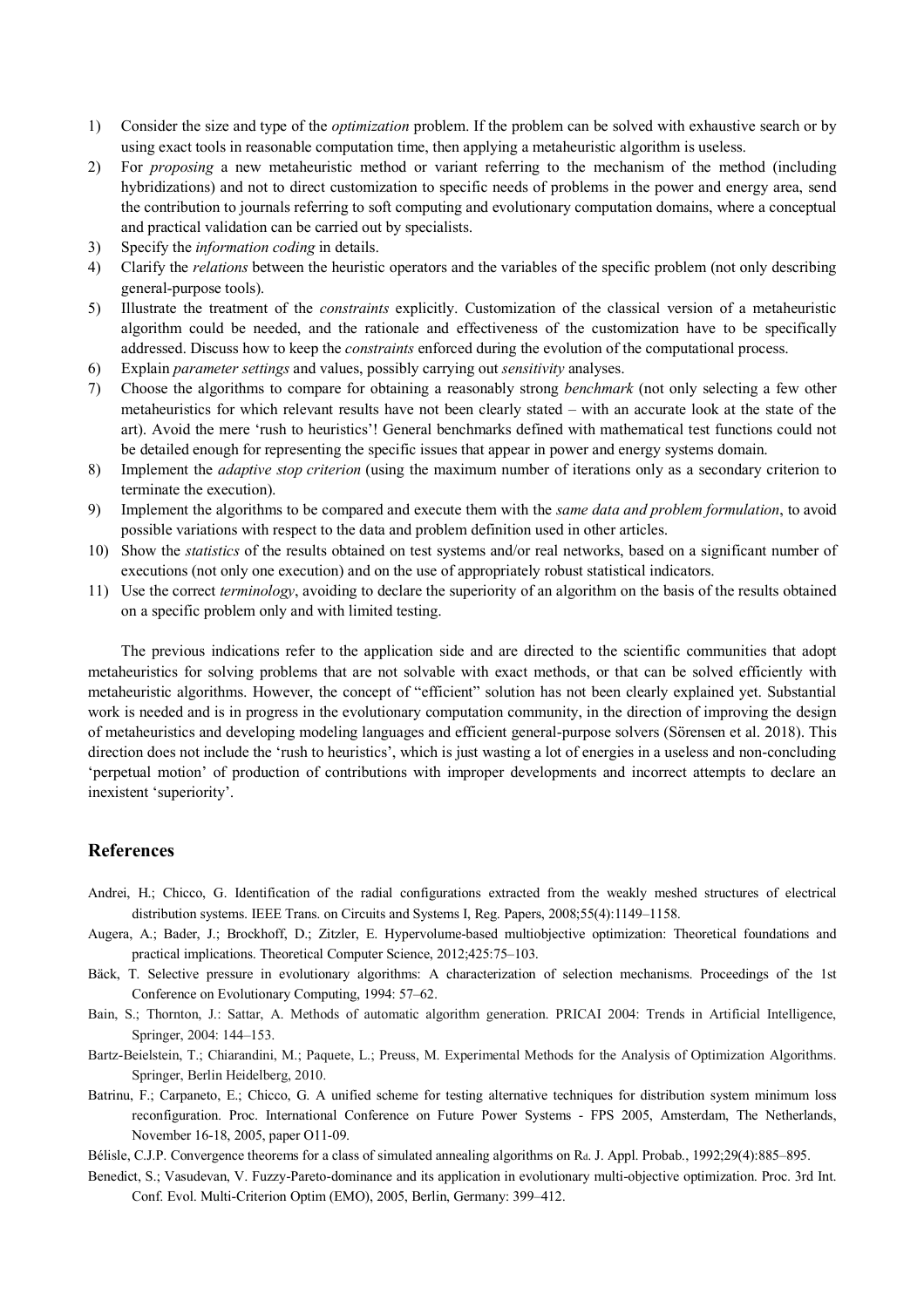- Beume, N.; Fonseca, C.M.; Lopez-Ibanez, M.; Paquete, L.; Vahrenhold, J. On the Complexity of Computing the Hypervolume Indicator. IEEE Trans. on Evolutionary Computation, 2009;13(5):1075–1082.
- Blum, C.; Dorigo, M.; The hyper-cube framework for ant colony optimization. IEEE Transactions on Systems, Man and Cybernetics: Part B, 2004;34(2):1161–1172.
- Bosman, P.; Thierens D. The balance between proximity and diversity in multiobjective evolutionary algorithms. IEEE Trans. Evol. Comput., 2003;7(2):174–188.
- Boussaïd, I.; Lepagnot, J.; Siarry, P. A survey on optimization metaheuristics. Information Sciences, 2013;237:82–117.
- Brans, J.P.; Mareschal, B. Promethee Methods. In Multiple Criteria Decision Analysis: State of the Art Surveys, International Series in Operations Research & Management Science, Springer, New York, NY, 2005;78:163–195.
- Brockhoff, D.; Bader, J.; Thiele, L.; Zitzler, E. Directed Multiobjective Optimization Based on the Weighted Hypervolume Indicator. J. Multi-Crit. Decis. Anal., 2013;20:291–317.
- Burke, E.K.; Hyde, M.R. ; Kendall, G.; Ochoa, G.; Özcan, E. A classification of hyper-heuristic approaches. In Handbook of Metaheuristics (International Series in Operations Research & Management Science), vol. 146, 2nd ed., Gendreau, M. & Potvin, J.-Y. (Eds). Springer, New York, NY, USA, 2010:449–468.
- Campos, V.E.M.; Pereira, A.G.C.; Rojas Cruz, J.A. Modeling the genetic algorithm by a non-homogeneous Markov chain: weak and strong ergodicity. Theory of Probability and its Applications, 2013;57(1):144–151.
- Carpaneto, E.; Chicco, G. Distribution system minimum loss reconfiguration in the Hyper-Cube Ant Colony Optimization framework. Electric Power Systems Research, 2008;78(12):2037–2045.
- Carreno, E.M.; Romero, R.; Padilha-Feltrin, A. An Efficient Codification to Solve Distribution Network Reconfiguration for Loss Reduction Problem. IEEE Transactions on Power Systems, 2008;23:1542–1551.
- Cerf, R.. Asymptotic convergence of genetic algorithms. Advances in Applied Probability, 1998;30:521–550.
- Chen, G.; Low, C.P.; Yang, Z. Preserving and Exploiting Genetic Diversity in Evolutionary Programming Algorithms. IEEE Transactions on Evolutionary Computation, 2009;13:661–673.
- Chicco, G.; Mazza, A. An Overview of the Probability-based Methods for Optimal Electrical Distribution System Reconfiguration. Proc. 4th International Symposium on Electrical and Electronics Engineering (ISEEE), Galati, Romania, 10-12 October 2013.
- Chicco, G.; Mazza, A. Assessment of Optimal Distribution Network Reconfiguration Results using Stochastic Dominance Concepts. Sustainable Energy, Grids and Networks, 2017;9:75–79.
- Chicco, G.; Mazza, A. Heuristic Optimization of Electrical Energy Systems: Refined Metrics to Compare the Solutions. Sustainable Energy, Grids and Networks, 2019;17:100197.
- Contini, B. A stochastic approach to goal programming. Operations Research, 1968;16(3):576–586.
- Corne, D.W.; Knowles, J.D. No Free Lunch and Free Leftovers Theorems for Multiobjective Optimisation Problems. In: Fonseca C.M.; Fleming P.J.; Zitzler E.; Thiele L.; Deb K. (eds) Evolutionary Multi-Criterion Optimization, EMO 2003. Lecture Notes in Computer Science, Springer, Berlin, Heidelberg, 2003;2632.
- Črepinšek, M.; Liu, S.H.; Mernik, M. Exploration and exploitation in evolutionary algorithms: A survey. ACM Computing Surveys (CSUR), 2013;45:1–33.
- Deb, K. Multi-Objective Optimization Using Evolutionary Algorithms, Wiley, New York, 2001.
- Deb, K.; Thiele, L.; Laumanns, M.; Zitzler, E. Scalable Test Problems for Evolutionary Multi-Objective Optimization. Kanpur, India: Kanpur Genetic Algorithms Lab. (KanGAL), Indian Inst. Technol., 2001. KanGAL Report 2 001 001.
- Deb, K.; Pratap, A.; Agarwal, S.; Meyarivan, T. A fast and elitist multiobjective genetic algorithm: NSGA-II. IEEE Trans. Evol. Comput., 2002;6:182–197.
- Deb, K.; Jain, H. An evolutionary many-objective optimization algorithm using reference-point-based nondominated sorting approach, part I: Solving problems with box constraints. IEEE Trans. Evol. Comput., 2014;18(4):577–601.
- del Valle, Y.; Venayagamoorthy, G.K.; Mohagheghi, S.; Hernandez, J.-C.; Harley, R.G. Particle swarm optimization: Basic concepts, variants and applications in power systems. IEEE Transactions on Evolutionary Computation, 2008;12:171–195.
- Derrac, J.; García, S.; Molina, D.; Herrera, F. A practical tutorial on the use of nonparametric statistical tests as a methodology for comparing evolutionary and swarm intelligence algorithms. Swarm Evolut. Comput., 2011;1(1):3–18.
- Doerr, C.; Wang, H.; Ye, F.; van Rijn, S.; Bäck, T. IOHprofiler: A Benchmarking and Profiling Tool for Iterative Optimization Heuristics. arXiv e-prints:1810.05281, Oct. 2018. [Online]. Available: https://arxiv.org/abs/1810.05281.
- Dolan, E.D.; Moré, J.J. Benchmarking optimization software with performance profiles. Math. Program., 2002;91(2):201–213.
- Dokeroglu, T.; Sevinc, E.; Kucukyilmaz, T.; Cosar, A. A survey on new generation metaheuristic algorithms. Computers & Industrial Engineering, 2019;137:106040.
- Dorigo, M.; Maniezzo, V.; Colorni, A. Positive Feedback as a Search Strategy. Politecnico di Milano: Dipartimento di Elettronica, 1991.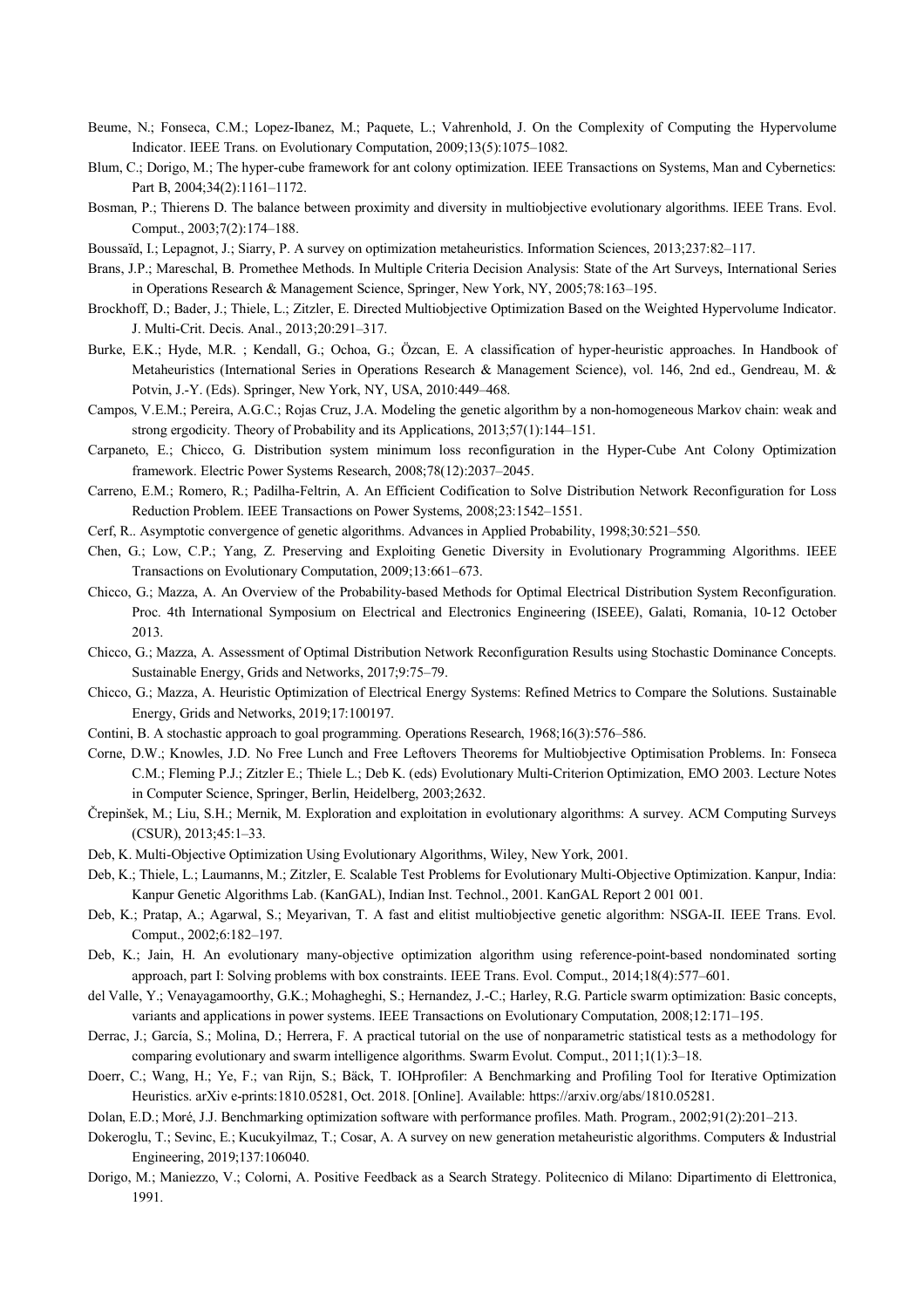- Drake, J.H.; Kheiri, A.; Özcan, E.; Burke, E.K. Recent advances in selection hyper-heuristics. European Journal of Operational Research, 2020;285(2):405-428.
- Eiben, A.E.; Aarts, E.H.L.; Van Hee, K.M. Global convergence of genetic algorithms: a Markov chain analysis. In: Schewefel, H.P.; Männer, R. (Eds.), Parallel Problem Solving from Nature. Springer, Berlin, Heidelberg, 1991: 4–12.
- Garcia-Guarin, J.; Rodriguez, D.; Alvarez, D.; Rivera, S.; Cortes, C.; Guzman, A.; Bretas, A.; Aguero, J.R.; Bretas, N. Smart Microgrids Operation Considering a Variable Neighborhood Search: The Differential Evolutionary Particle Swarm Optimization Algorithm. Energies 2019;12:3149.
- Gaviano, M.; Kvasov, D.; Lera, D.; Sergeyev, Y.D. Algorithm 829: Software for generation of classes of test functions with known local and global minima for global optimization. ACM Transactions on Mathematical Software, 2003;9:469–480.
- Giraud-Carrier, C.; Provost, F. Toward a justification of meta-learning: Is the no free lunch theorem a show-stopper. Proceedings of the ICML-2005 Workshop on Meta-learning, 2005:12–19.
- Guerreiro, A.P.; Fonseca, C.M. Computing and Updating Hypervolume Contributions in Up to Four Dimensions. IEEE Transactions on Evolutionary Computation, 2018;22(3):449–463.
- Gutowski, M. Levy flights as an underlying mechanism for global optimization algorithms. ArXiv Mathematical Physics e-Prints, June 2001.
- Hadar, J.; Russell, W.R. Stochastic dominance diversification. J. Econom. Theory 1971;3:288–305.
- Haimes, Y.; Lasdon, L.; Wismer, D. On a bicriterion formulation of the problems of integrated system identification and system optimization. IEEE Transactions on Systems, Man, and Cybernetics, 1971;1:296–297.
- Hansen, N.; Auger, A.; Ros, R.; Finck, S.; Posik, P. Comparing results of 31 algorithms from the black-box optimization benchmarking bbob-2009. Proceedings of the 12th annual conference companion on Genetic and evolutionary computation, 2010:1689–1696.
- Holland, J.H. Outline for a logical theory of adaptive systems. Journal of the Association for Computing Machinery, 1962;9(3):297– 314.
- Holland, J.H. Adaptation in Natural and Artificial Systems. The University of Michigan Press, Ann Arbor, MI, 1975.
- Huband, S.; Hingston, P.; Barone, L.; While, L. A review of multiobjective test problems and a scalable test problem toolkit. IEEE Transactions on Evolutionary Computation, 2006;10(5):477–506.
- Hwang, C.L.; Yoon, K. Multiple attribute decision making. Methods and applications: a state-of-the-art survey. Springer-Verlag, Berlin and New York, 1981.
- Ishibuchi, H.; Tsukamoto, N.; Nojima, Y. Evolutionary many-objective optimization: A short review. Proc. 2008 IEEE Congr. Evol. Comput. (CEC), Hong Kong, 2008:2419–2426.
- Jadidoleslam, M.; Ebrahimi, A.; Latify, M.A. Probabilistic transmission expansion planning to maximize the integration of wind power. Renewable Energy, 2017;114(B):866–878.
- Kazarlis, S.A.; Bakirtzis, A.G.; Petridis, V. A genetic algorithm solution to the unit commitment problem. IEEE Transactions on Power Systems, 1996;11(1):83–92.
- Knowles, J.D.; Corne, D.W. Approximating the nondominated front using the Pareto archived evolution strategy. Evol. Comput., 2000;8(2):149–172.
- Koza, J.R. Genetic programming II: Automatic discovery of reusable subprograms. Cambridge, MA, USA, 1994.
- Kirkpatrick, S.; Gelatt, C.D.; Vecchi, M.P. Optimization by simulated annealing. Science, 1983;220:671–680.
- Lee, K.Y.; El-Sharkawi, M.A. (Eds.). Modern Heuristic Optimization Techniques, Wiley, Hoboken, NJ, 2008.
- Li, K.; Deb, K.; Zhang, Q.; Kwong, S. An Evolutionary Many-Objective Optimization Algorithm Based on Dominance and Decomposition. IEEE Transactions on Evolutionary Computation, 2015;19(5);694–716.
- Liang, J.J.; Qu, B.Y.; Suganthan, P.N. Problem definitions and evaluation criteria for the CEC 2013 special session and competition on real-parameter optimization, Computational Intelligence Laboratory, Zhengzhou University, Zhengzhou China and Nanyang Technological University, Singapore, Tech. Rep. 201212, January 2013.
- Liu, Q.; Chen, W.N.; Deng, J.D.; Gu, T.; Zhang, H.; Yu, Z.; Zhang, J. Benchmarking stochastic algorithms for global optimization problems by visualizing confidence intervals. IEEE Transactions on Cybernetics, 2017;47:2924–2937.
- Liu, Q.; Gehrlein, W.V.; Wang, L.; Yan, Y.; Cao, Y.; Chen, W.; Li, Y. Paradoxes in Numerical Comparison of Optimization Algorithms. IEEE Transactions on Evolutionary Computation, 2020, in press.
- Locatelli, M.; Convergence properties of simulated annealing for continuous global optimization. J. Appl. Probab. 1996;33:1127– 1140.
- Maghouli, P.; Hosseini, S.H.; Buygi, M.O.; Shahidehpour, M. A Multi-Objective Framework for Transmission Expansion Planning in Deregulated Environments. IEEE Trans. Power Syst., 2009;24(2):1051–1061.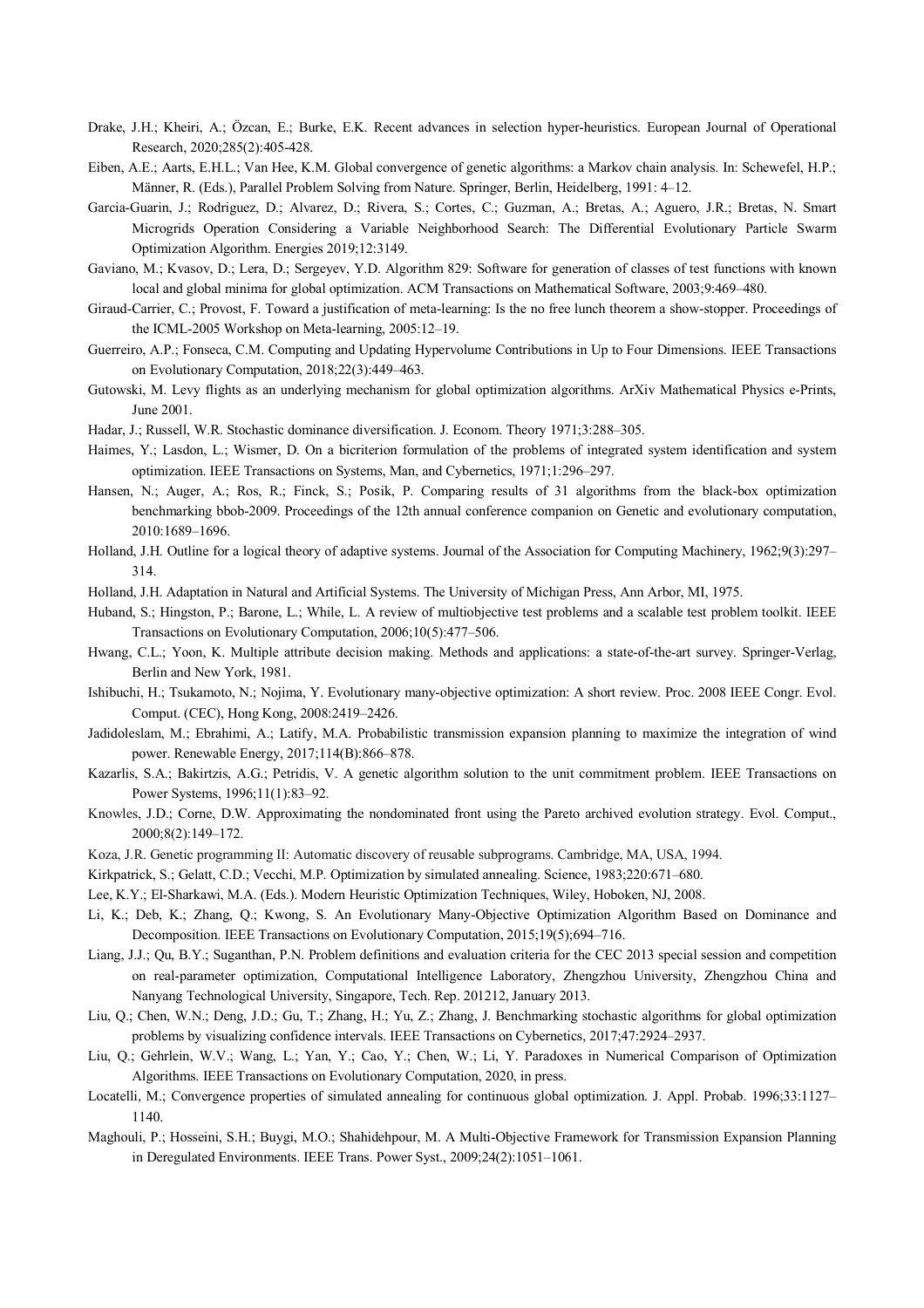- Malczewski, J.; Chapman, T.; Flegel, C.; Walters, D.; Shrubsole, D.; Healy, M.A. GIS–multicriteria evaluation with ordered weighted averaging (OWA): case study of developing watershed management strategies. Environment and Planning A, 2003;35:1769–1784.
- Mazza, A.; Chicco, G. Application of TOPSIS in distribution systems multi-objective optimization. Proc. 9th World Energy System Conference, Suceava, Romania, 28-30 June 2012, pp. 625–633.
- Mazza, A.; Chicco, G.; Russo, A. Optimal multi-objective distribution system reconfiguration with multi criteria decision making-based solution ranking and enhanced genetic operators. Electrical Power & Energy Systems, 2014;54;255–267.
- Mersmann, O.; Preuss, M.; Trautmann, H.; Bischl, B.; Weihs, C. Analyzing the BBOB results by means of benchmarking concepts. Evolutionary Computation, 2015;23:161–185.
- Miranda, V.; Fonseca, N. EPSO best-of-two-worlds meta-heuristic applied to power system problems. Proceedings of the 2002 Congress on Evolutionary Computation (CEC'02); 2:1080–1085.
- Mitsos, A.; Najman, J.; Kevrekidis, I.G. Optimal deterministic algorithm generation. J Glob Optim, 2018;71:891–913.
- Moeini-Aghtaie, M.; Abbaspour, A.; Fotuhi-Firuzabad, M. Incorporating large-scale distant wind farms in probabilistic transmission expansion planning; Part I: theory and algorithm. IEEE Trans. Power Syst., 2012;27:1585–1593.
- Moré, J.J.; Wild, S.M. Benchmarking derivative-free optimization algorithms. SIAM J. Optim., 2009;20(1);172–191.
- Muralikrishnan, N.; Jebaraj, L.; Rajan, C.C.A. A Comprehensive Review on Evolutionary Optimization Techniques Applied for Unit Commitment Problem. IEEE Access, 2020;8: 132980–133014.
- Pardalos, P.M; Edwin Romeijn, H.; Tuy, H. Recent developments and trends in global optimization, Journal of Computational and Applied Mathematics, 2000;124(1–2):209–228.
- H.E. Romeijn, R.L. Smith, Simulated annealing for constrained global optimization, J. Global Optim., 1994;5:101–126.
- Rojas Cruz, J.A.; Pereira, A.G.C. The elitist non-homogeneous geneticalgorithm: Almost sure convergence. Statistics and Probability Letters, 2013;83:2179–2185.
- Roy, B. Classement et choix en présence de points de vue multiples, (in French). Revue française d'informatique et de recherche opérationnelle, 1968;2(V1):57–75.
- Rudolph, G. Convergence analysis of canonical genetic algorithms. IEEE Transactions on Neural Networks, 1994;5:96–101.
- Rudolph, G. On a multi-objective evolutionary algorithm and its convergence to the Pareto set. Proceedings of the 5th IEEE Conference on Evolutionary Computation, 1998. IEEE Press, Piscataway, pp. 511–516.
- Rudolph, G.; Agapie, A. Convergence properties of some multi-objective evolutionary algorithms. Proceedings of the 2000 Conference on Evolutionary Computation. IEEE Press, Piscataway, 2000;2:1010–1016.
- Saaty, T.L. How to make a decision: the analytic hierarchy process. European Journal of Operational Research, 1990;48:9–26.
- Salcedo-Sanz, S. Modern meta-heuristics based on nonlinear physics processes: A review of models and design procedures. Physics Reports, 2016;655:1–70.
- Sörensen, K. Metaheuristics—the metaphor exposed. International Transactions in Operational Research, 2015;22(1):3–18.
- Sörensen K., Sevaux M., Glover F. A History of Metaheuristics. In Martí, R.; Pardalos, P.; Resende, M. (Eds), Handbook of Heuristics. Springer, Cham, Switzerland, 2018.
- Srinivas, N., Deb, K. Multiobjective optimization using nondominated sorting in genetic algorithms, Evolutionary Computation, 1994;2(3):221–248.
- Swarup, K.S., Yamashiro, S. Unit commitment solution methodology using genetic algorithm. IEEE Transactions on Power Systems, 2002;17(1):87–91.
- Taillard, É.D.; Gambardella, L.M.; Gendreau, M.; Potvin, J.Y. Adaptive memory programming: a unified view of metaheuristics. European Journal of Operational Research, 2001;135:1–16.
- Tejada-Arango, D.A.; Lumbreras, S.; Sánchez-Martín, P.; Ramos, A. Which Unit-Commitment Formulation is Best? A Comparison Framework. IEEE Transactions on Power Systems, 2020;35(4):2926–2936.
- Tomoiaga, B.; Chindris, M.; Sumper, A.; Sudria-Andreu, A.; Villafafila-Robles, R. Pareto optimal reconfiguration of power distribution systems using a genetic algorithm based on NSGA-II. Energies, 2013;6:1439–1455.
- Villalobos-Arias, M., Coello, C.A.C., Hernández-Lerma, O. Asymptotic Convergence of Some Metaheuristics Used for Multiobjective Optimization. In Wright A.H., Vose M.D., De Jong K.A., Schmitt L.M. (eds) Foundations of Genetic Algorithms, FOGA 2005. Lecture Notes in Computer Science, vol. 3469, 2005. Springer, Berlin, Heidelberg.
- Villalobos-Arias, M.; Coello Coello, C.A.; Hernández-Lerma, O. Asymptotic convergence of a simulated annealing algorithm for multiobjective optimization problems. Math. Meth. Oper. Res., 2006;64:353–362.
- Wang, Y.; Cheng, H.; Wang. C.; Hu, Z.; Yao, L.; Ma, Z.; Zhu, Z. Pareto Optimality-based Multi-objective Transmission Planning Considering Transmission Congestion. Electric Power System Research, 2008:78(9):1619–1626.
- Wang, H.; Jin, Y.; Yao, X. Diversity assessment in many-objective optimization. IEEE Trans. Cybern., 2017;47(6):1510–1522.